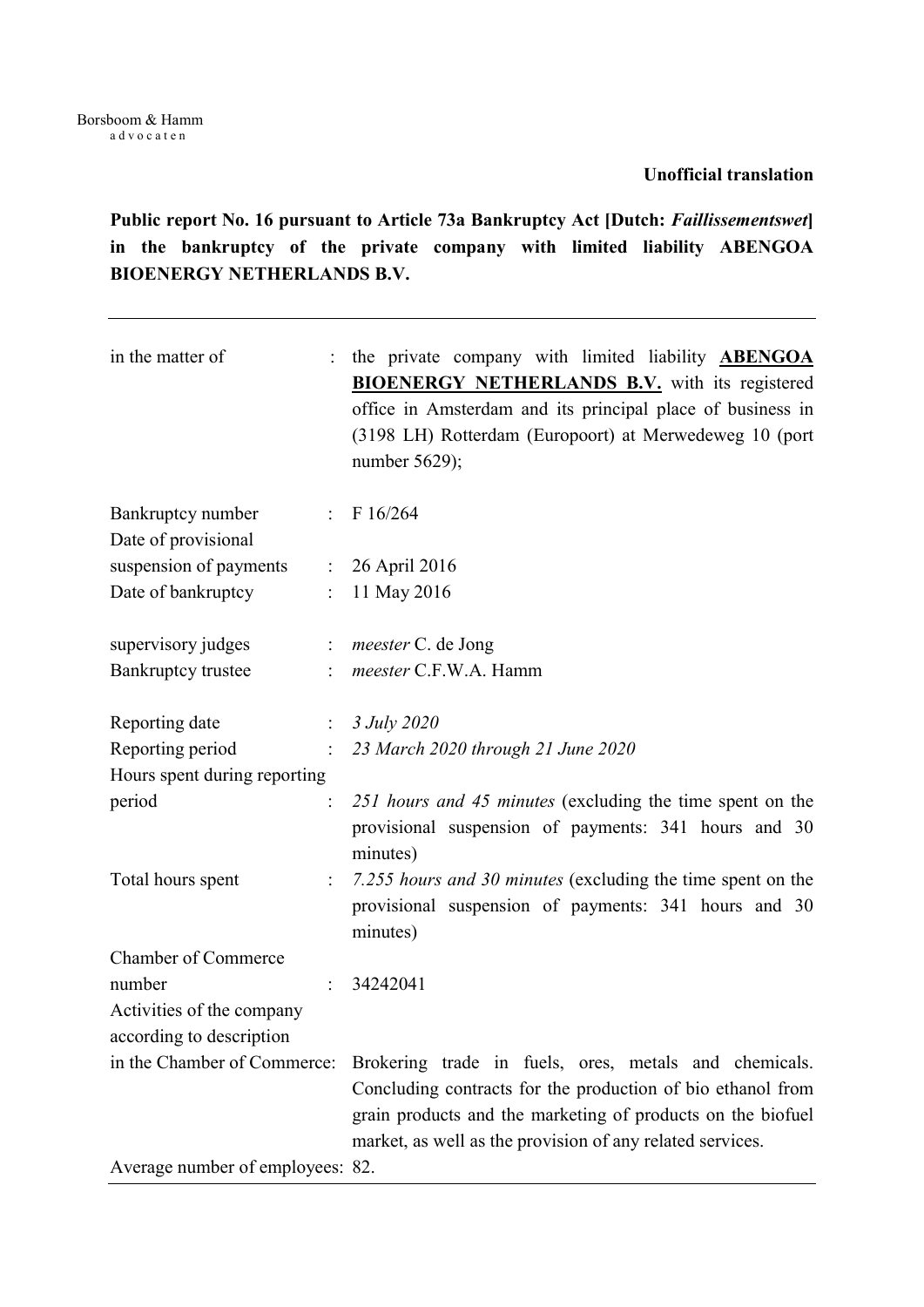Borsboom & Hamm a d v o c a t e n

## PRELIMINARY REMARKS

This is the sixteenth report in the bankruptcy of Abengoa Bioenergy Netherlands B.V. (hereinafter 'ABEN').

This report is based on information that the bankruptcy trustee received from the company and third parties. No guarantees are given concerning the accuracy and completeness of the data included. It is possible that figures or other data may at a later stage turn out to deviate from the content of this report.

No rights may be derived from this bankruptcy report and/or following reports.

## INTRODUCTION

08/06/16: ABEN is part of the Abengoa group, a Spanish multinational with its head office in Sevilla. See www.abengoa.com. Abengoa S.A. and a number of other Spanish group companies have been involved in Spanish pre-insolvency proceedings since 25 November 2015 pursuant to Article 5a of the Spanish Insolvency Act.

The Abengoa group has five factories in Europe producing bio ethanol: three in Spain, one in France and one in the Netherlands (Rotterdam, Europoort). The factory in Rotterdam is the largest of these five factories; of the 1,279 million litres of bio ethanol produced in total in Europe, 480 million litres are produced in Rotterdam. The factory covers 23 hectares.

The factory concerns a so-called 'first generation' factory. In other words, it produces bio ethanol from food commodities such as grain and corn. ABEN sells this bio ethanol to oil companies, who mix it with fossil fuels.

ABEN converts the waste product of the bio ethanol production into animal feed (so-called DDGS) and sells it to farms and trading houses. The CO2 released in the production of bio ethanol and the electricity created in the process are also sold.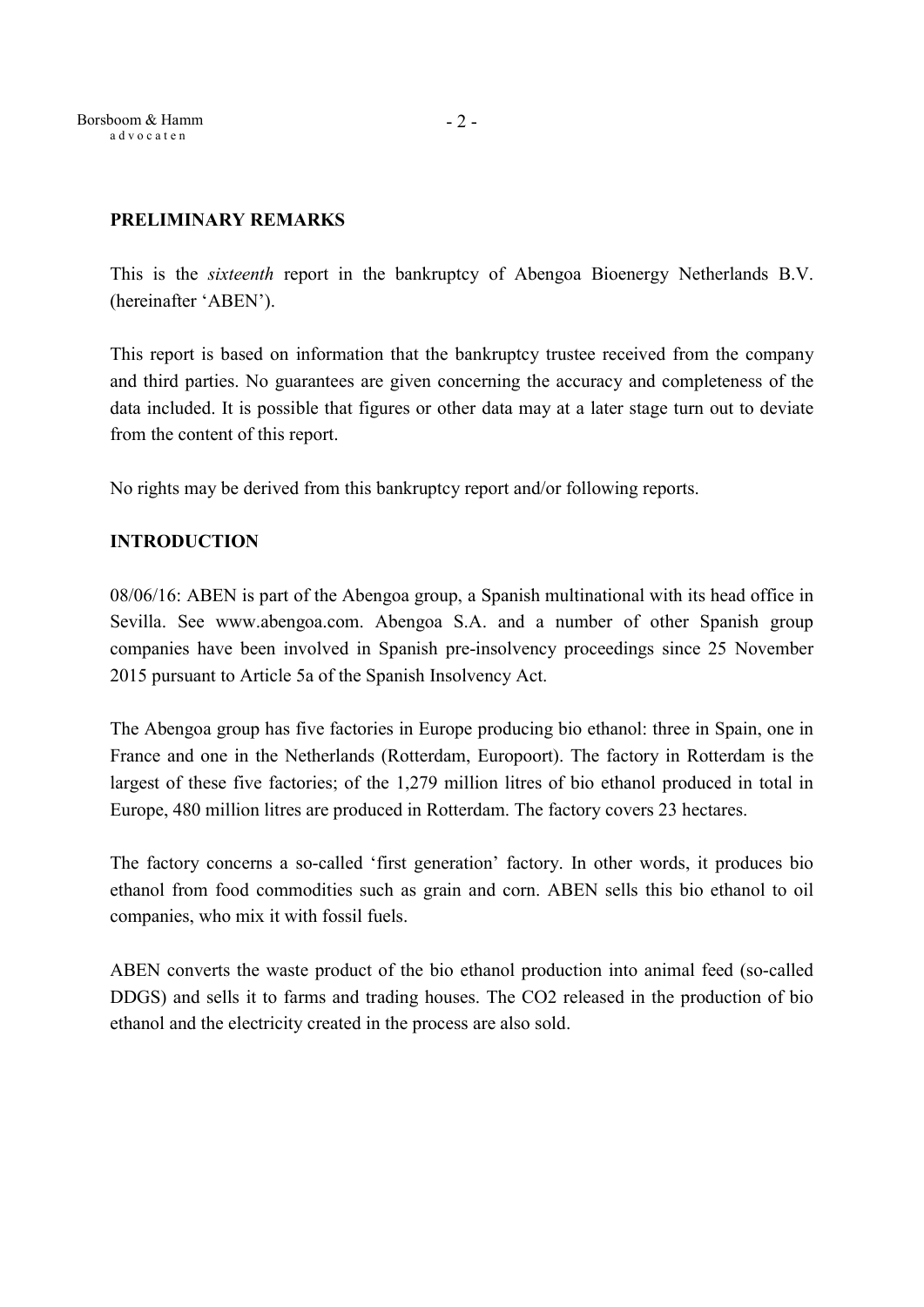## PERIOD OF SUSPENSION OF PAYMENTS

08/06/16: On 26 April 2016, the Amsterdam District Court granted a provisional suspension of payments to ABEN, appointing meester V.M. de Winkel as supervisory judge and the undersigned as administrator. In addition, it ruled that the Rotterdam District Court perform all duties which have been entrusted to the district court by law and it proclaimed a coolingoff period.

A study by the administrator has shown that there was no prospect of satisfying ABEN's creditors as referred to in Article 242(1) under 5 of the Bankruptcy Act. For this reason, the administrator requested the district court to have ABEN's provisional suspension of payments withdrawn and, if the district court saw reason thereto, to have ABEN, which met the criteria laid down in Article 1 of the Bankruptcy Act, officially declared bankrupt. The district court proceeded to do so on 11 May 2016. In addition, it proclaimed a cooling-off period of two months.

## PERIOD OF BANKRUPTCY

08/06/16: At the start of the bankruptcy, the half-product still present in the production process was processed. Subsequently, the production process was shut down in a responsible manner pending a restart. The factory was kept running due to all kinds of process-specific circumstances that make it undesirable to (also) shut down the factory.

A number of important parties on the market have presented themselves for acquisition of the factory. These parties have received an information memorandum and access to a database, after which a number of prospective buyers have made an initial offer. Almost all parties had already obtained information on the sales process that the Spanish parent company had set up for the entire bio ethanol branch.

The bankruptcy trustee is currently negotiating with the two most suitable prospects. These are the parties that made the highest offers and that offer the best safeguards for a quick transaction and restart. The intention is to conclude an agreement with one of them in the near future. A transaction will depend on, among other things, the permission of the competition authorities in different countries and the cooperation of all kinds of parties involved in ABEN. In this context, meetings are held with the leasehold landlord Havenbedrijf Rotterdam,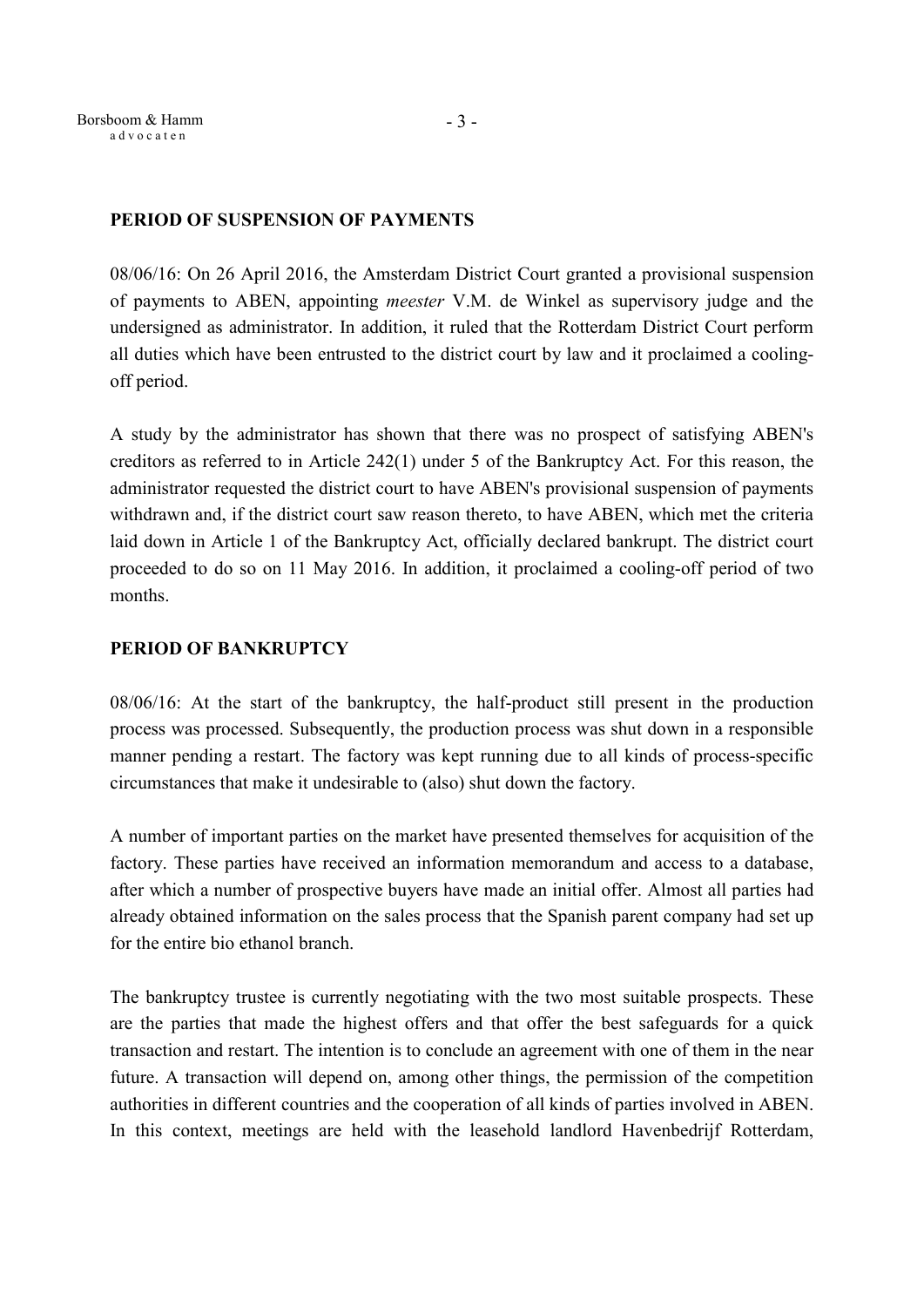Borsboom & Hamm a d v o c a t e n

- 4 -

the Environmental Department of Rijnmond (DCMR), the Labour Inspectorate and the most important partners, suppliers and customers.

In order to keep the factory running until the takeover, to preserve the value of the factory and to comply with the applicable laws and regulations, considerable costs must be incurred by the bankrupt estate. These might include the costs of security, compliance, inspection, expertise, IT, maintenance, repairs and staff. The bankruptcy trustee strives to limit the costs and the period in which these are incurred as much as possible.

22/09/16: The negotiations have been completed and with the permission of the supervisory judges, the bankruptcy trustee has sold the movable and immovable property and goodwill of the bankrupt company and supplied it to Alco Energy Rotterdam B.V. on 7 July 2016. See furthermore under 6 below.

The majority of the staff of the bankrupt company has entered the employment of Alco Energy Rotterdam B.V.

# REPORTING IN CONFORMITY WITH RECOFA

## 1. INVENTORY

| 1.1 | Management and organisation : |                      | ABEN was incorporated by deed dated 6 February<br>2006. Since 12 July 2012, ABEN's sole shareholder<br>is the Spanish Abengoa Bioenergia Inversiones S.A.                                                                                                                       |
|-----|-------------------------------|----------------------|---------------------------------------------------------------------------------------------------------------------------------------------------------------------------------------------------------------------------------------------------------------------------------|
|     |                               |                      | Since 13 April 2016, ABEN's sole director is the<br>Spanish Abengoa Bioenergia S.A. Until 13 April<br>2016, Mr T. Blanco Parra, Mr F.A. Morillo Léon,<br>Mr A.J. Vallespir Gregorio and Mr S. Martos<br>Barrionuevo were ABEN's directors under its<br>articles of association. |
| 1.2 | Profit and loss               | $\ddot{\phantom{0}}$ | Result for the financial year 2015 after taxes: EUR<br>5,181,107 negative (data based on the provisional<br>balance sheet for 2015).                                                                                                                                            |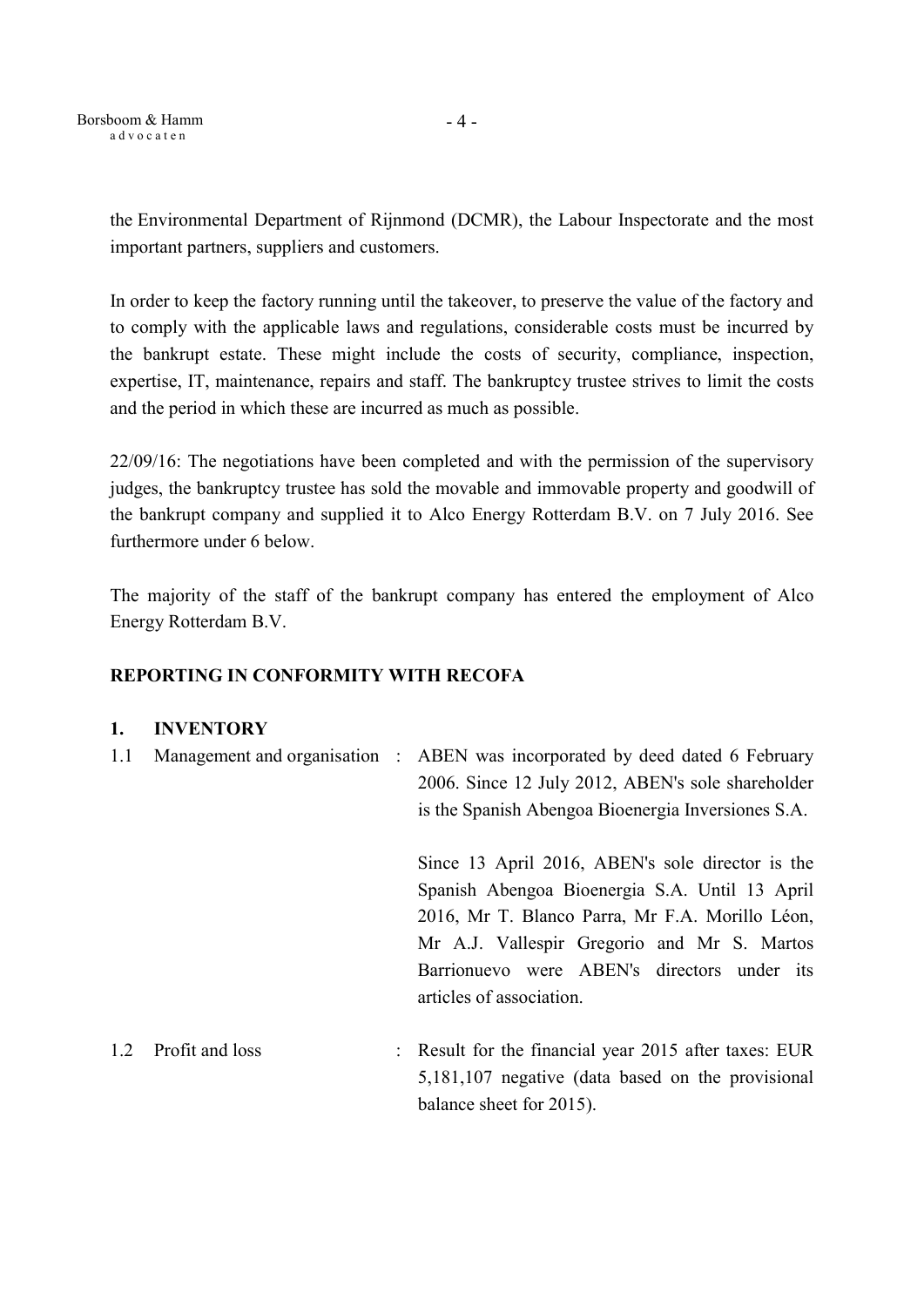Result for the financial year 2014 after taxes: EUR 389,989 (data based on the annual accounts for 2014).

Result for the financial year 2013 after taxes: EUR 54,460,943 negative (data based on the annual accounts for 2013).

1.3 Pending proceedings : under investigation. The bankruptcy trustee's provisional findings are as follows:

#### Proceedings under civil law

a. 08/06/16: HSBC Bank Plc. Sucursal and Espana (hereinafter 'HSBC Spain') claims EUR 31.5 million plus interest and costs from ABEN. The proceedings are scheduled for judgment in, inter alia, the motion contesting jurisdiction on 8 June 2016.

22/09/16: the district court has rejected the claim in the motion contesting jurisdiction; has allowed in the motion proceedings an advance on the principal sum claimed in the original proceedings; and for the rest has suspended the original proceedings pursuant to Article 29 of the Bankruptcy Act.

b. 08/06/16: HSBC Bank Plc. (hereinafter 'HSBC UK') claims EUR 49 million plus interest and costs from ABEN. These proceedings are scheduled for a judgment in the motion proceedings on 5 October 2016.

22/09/16: the district court has given an early judgment and has rejected the claim in the motion contesting jurisdiction and has suspended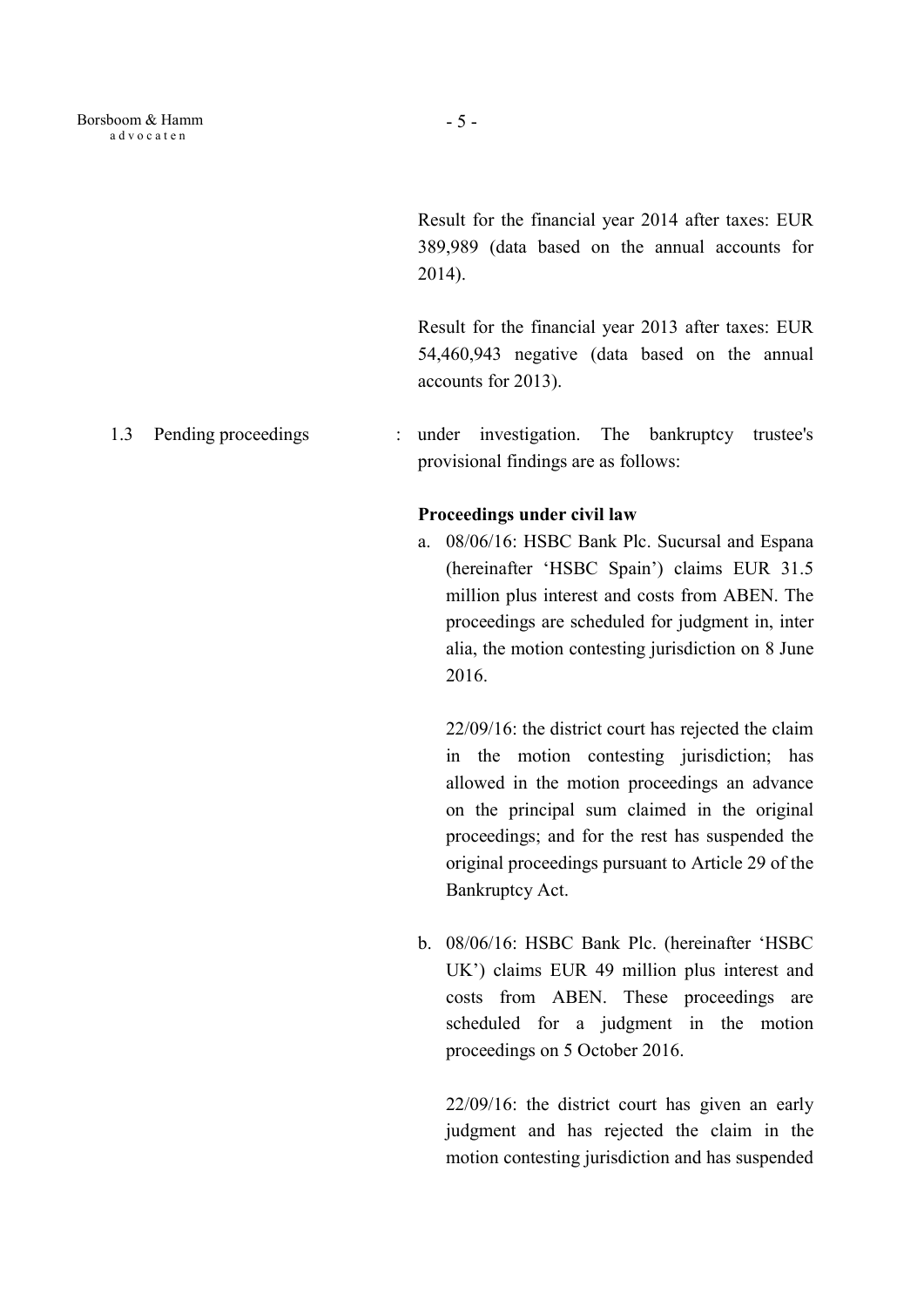the original proceedings pursuant to Article 29 of the Bankruptcy Act.

## Proceedings under administrative law

c. 08/06/16: ABEN conducted appeal proceedings against ISZW on account of an administrative penalty imposed for not having an approved Hazard and Operability-Study (HAZOP) available. The District Court found ABEN partly in the right. Currently, it is being assessed whether to lodge appeal regarding the remainder of the penalty.

22/09/16: The bankruptcy trustee has not lodged an appeal.

d. 08/06/16: ABEN is conducting appeal proceedings against DCMR (the province) on account of incurred penalties for violations regarding odour nuisance. The District Court found ABEN partly in the right. It is expected that in these proceedings a hearing at the Council of State will be scheduled.

22/09/16: The hearing has not yet been scheduled.

23/12/16: On 14 December 2016 the hearing at the Administrative Jurisdiction Division of the Council of State ('Raad van State') took place. The case is scheduled for a decision on 25 January 2017.

23/03/17: The case has been deferred. The case is scheduled for a decision on 19 April 2017.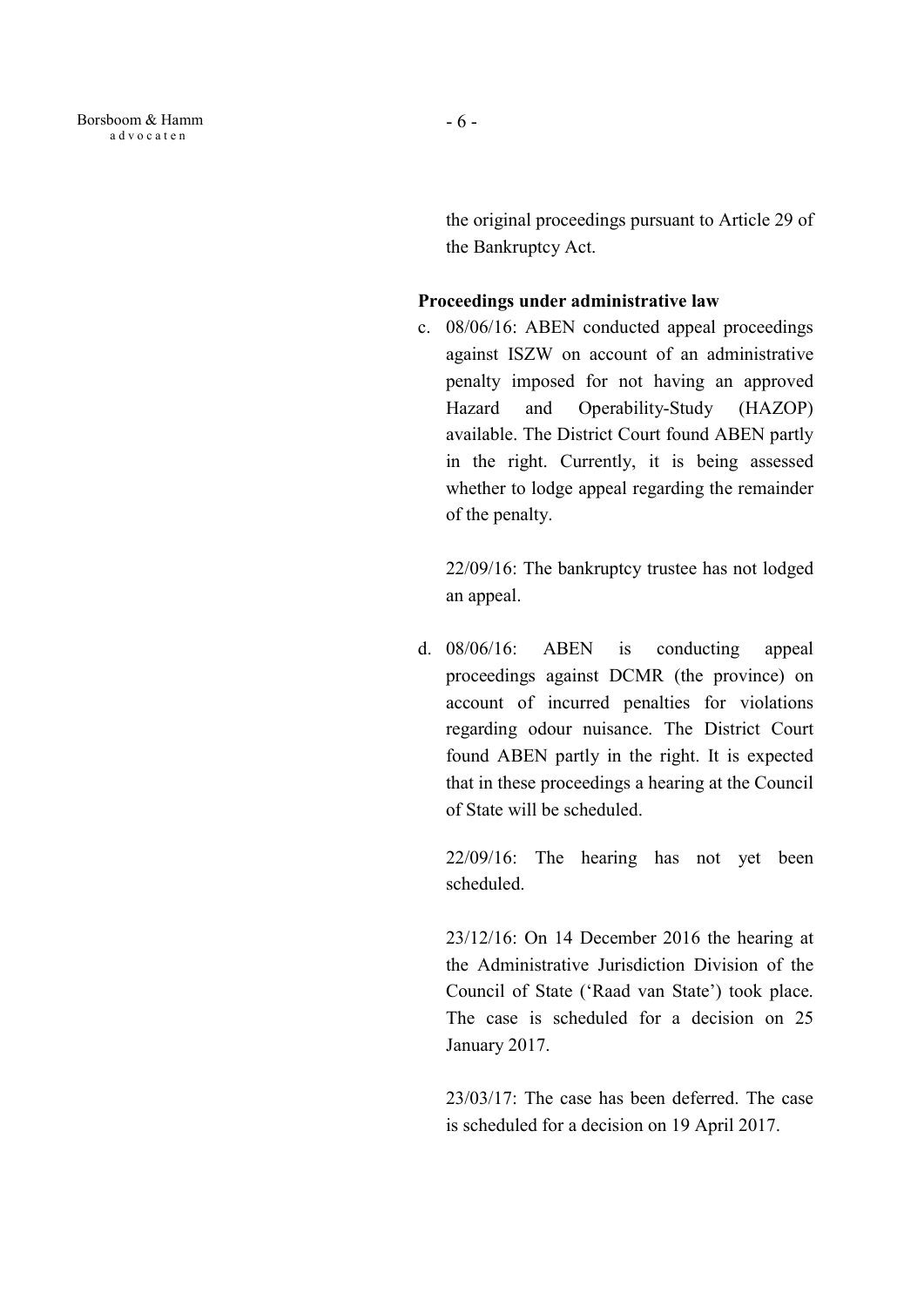23/09/17: The Council of State has confirmed the decision of the District Court.

#### Proceedings under criminal law

e. 08/06/16: ABEN is conducting appeal proceedings against the Public Prosecution Service on account of a penal fine of EUR 500,000 imposed by the Rotterdam District Court for odour nuisance in 2013 and 2014. A hearing is likely to be scheduled in these proceedings.

22/09/16: The hearing has not yet been scheduled.

23/12/16: For this purpose, the bankrupt estate was summoned to appear at a hearing on 26 January 2017. A defence will be put forward.

23/03/17: The Hague Court of Appeal ('Het Hof Den Haag') has reduced the imposed penalty from EUR 500,000 to EUR 100,000 in its decision of 24 February 2017. No (appeal in) cassation has been lodged.

1.4 Insurances : 08/06/16: under investigation. The management board has announced that the insurances have been paid and provide cover. As the factory is still running, these have not been cancelled.

> 22/09/16: The insurances have been terminated. The bankruptcy trustee submits a return of premium, if applicable.

> 23/12/16: The bankrupt estate has received a return of premium of EUR 115,120.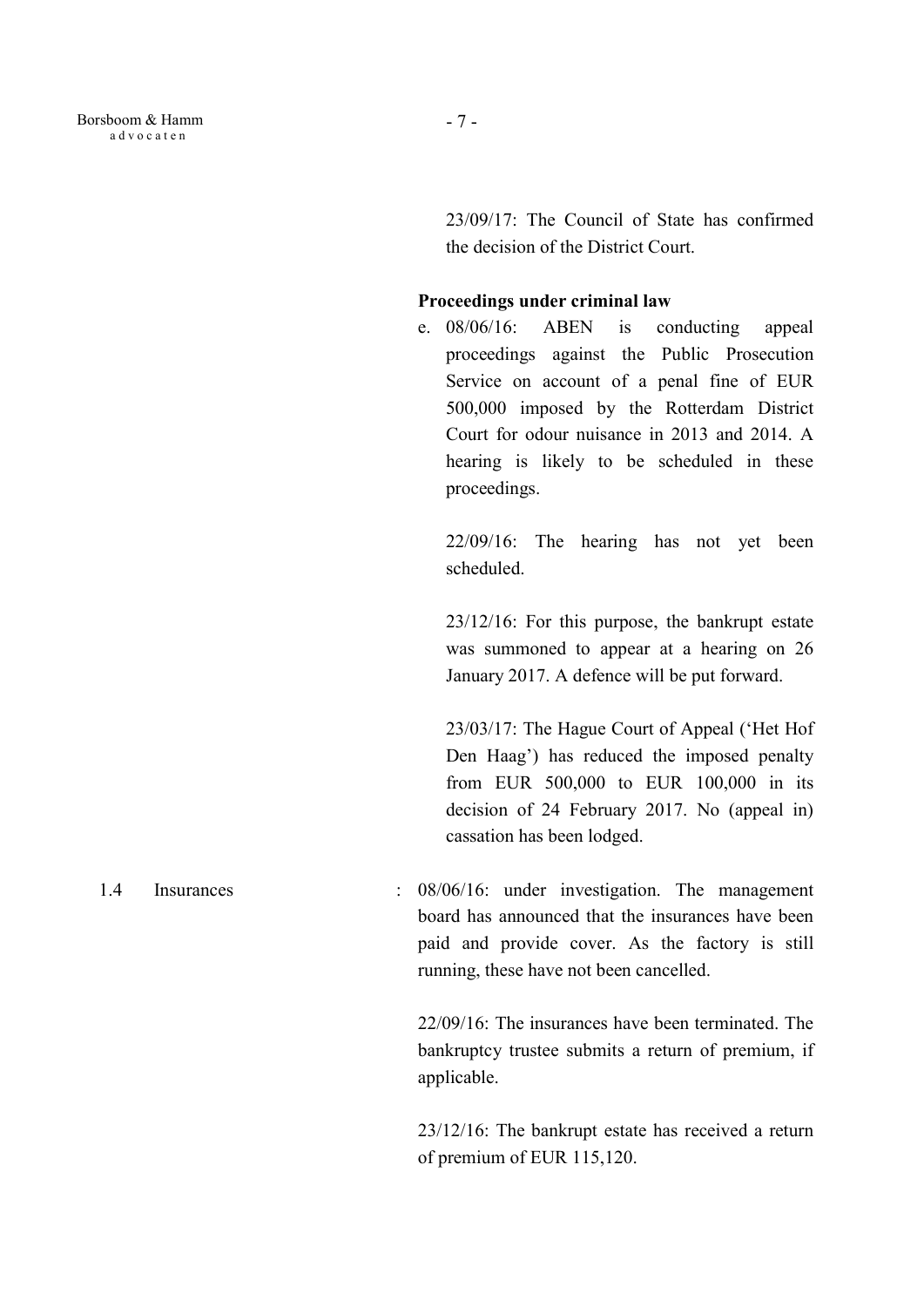| 1.5       | Lease                                                    | : 08/06/16: The management board has announced<br>that ABEN is leasing various movable property<br>(vehicles, work clothes, office furniture<br>and<br>equipment, machines etc.). Insofar as possible and<br>desirable, these agreements will be terminated.                                                                                                                                                                                                                               |
|-----------|----------------------------------------------------------|--------------------------------------------------------------------------------------------------------------------------------------------------------------------------------------------------------------------------------------------------------------------------------------------------------------------------------------------------------------------------------------------------------------------------------------------------------------------------------------------|
|           |                                                          | $22/09/16$ :<br>The lease<br>agreements<br>have<br>been<br>terminated.                                                                                                                                                                                                                                                                                                                                                                                                                     |
| 1.6       | Cause of bankruptcy<br>$\ddot{\phantom{a}}$              | the management board has announced that ABEN's<br>bankruptcy was caused by the fact that Abengoa<br>S.A. and a number of other Spanish group<br>companies have been involved in Spanish pre-<br>insolvency proceedings since 25 November 2015.<br>As a result of this, certain credit facilities were<br>frozen and/or cancelled and ABEN, too, ended up in<br>financial problems.<br>The bankruptcy trustee is investigating the causes of<br>the bankruptcy.<br>23/03/17: See under 7.5. |
| 2.<br>2.1 | <b>STAFF</b><br>Number of employees at the time          |                                                                                                                                                                                                                                                                                                                                                                                                                                                                                            |
|           | of the bankruptcy                                        | : 82.                                                                                                                                                                                                                                                                                                                                                                                                                                                                                      |
| 2.2       | Number of employees in the year<br>before the bankruptcy | : according to the management board: 94.                                                                                                                                                                                                                                                                                                                                                                                                                                                   |
| 2.3       | Date of notice of dismissal                              | : $18$ May 2016                                                                                                                                                                                                                                                                                                                                                                                                                                                                            |
|           | Activities                                               | $08/06/16$ : the dismissal procedure for employees                                                                                                                                                                                                                                                                                                                                                                                                                                         |

in bankruptcy was followed. The employees received notice of dismissal after permission was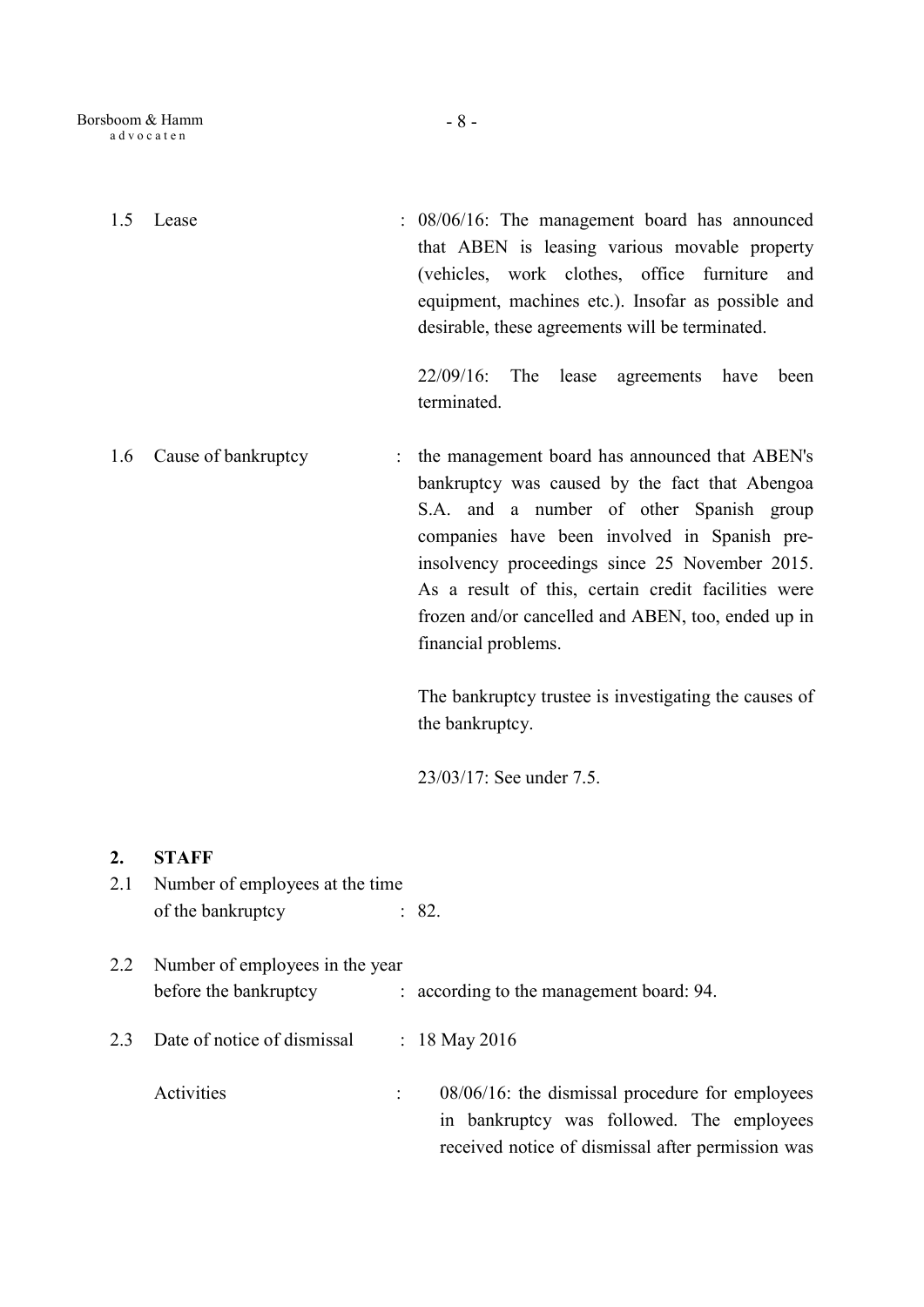obtained from the supervisory judges. The UWV (Dutch Employee Insurance Agency) and the trade unions were informed immediately.

 The employees will perform activities during the notice period for the maintenance of the factory.

 If, after expiry of the notice period, a restart has not yet been achieved, part of the staff will continue to work for the factory through payroll bureaus until a restart has been formalised. If a restart proves impossible, the factory will be shut down and dismantled as soon as possible. Any staff required in this respect will be hired.

 Since January 2016, the UWV no longer pays any excess above EUR 6,107.22 gross per month under the wage guarantee scheme. The bankruptcy trustee will fulfil the bankrupt estate's obligations to continue to pay wages in this regard.

The bankruptcy trustee maintains contact with the director, the plant manager and the Works Council.

22/09/16: In order to keep the factory running, the bankruptcy trustee has hired the majority of the staff through payroll bureaus after expiry of the notice periods up to and including 7 July 2016. After 7 July 2016, the majority of the staff entered the employment of the restarter.

The bankruptcy trustee has fulfilled the bankrupt estate's obligations to continue to pay the wages to a number of former employees in the context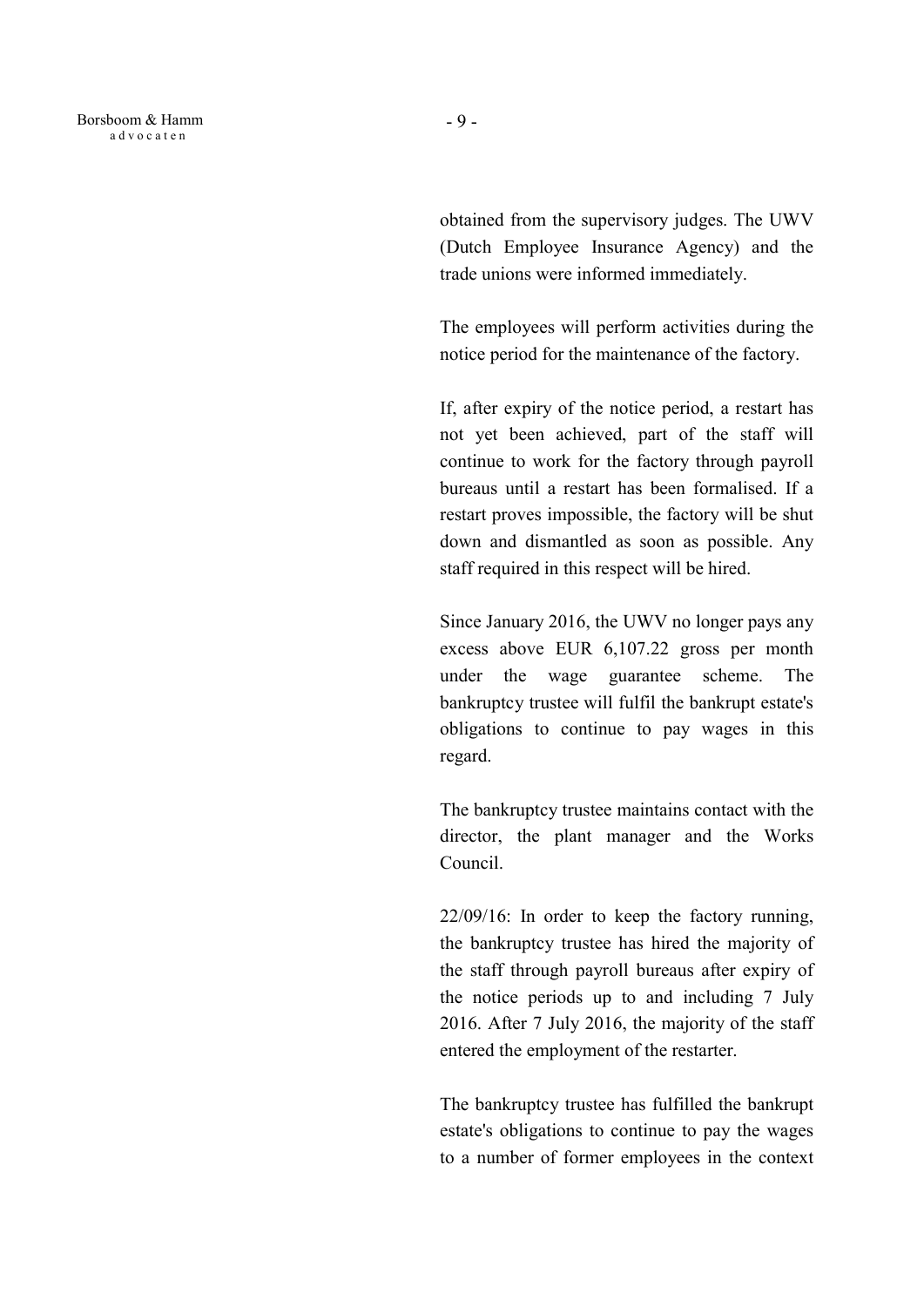of the maximum payments made by the UWV under the wage guarantee scheme.

23/12/16: Former employees have submitted EUR 367,871.82 in preferential claims in the bankruptcy. The bankruptcy trustee will assess these claims.

The UWV has submitted a claim to the bankrupt estate of EUR 1,012,969.99 and a preferential claim of EUR 349,196.56. The bankruptcy trustee will assess these claims.

23/03/17: Former employees have up to and including this reporting period submitted EUR 503,855.33 in preferential claims. The bankruptcy trustee will assess these claims.

25/09/17: Former employees have submitted claims to the amount of EUR 463,578.94. The trustee assesses these claims.

04/01/18: The estate claim of the UWV amounting to EUR 1,012,969.99 has been paid. The preferential claims of the UWV of EUR 349,196.56 and of the employees of EUR 358,330.32 were validated on the creditors' meeting of 20 December 2017.

The bankruptcy trustee disputed the claim of EUR 127,439.96 of a former employee. This claim will presumably be referred to the claim validation proceedings.

04/04/18: The bankruptcy trustee has reached the following amicable settlement with the former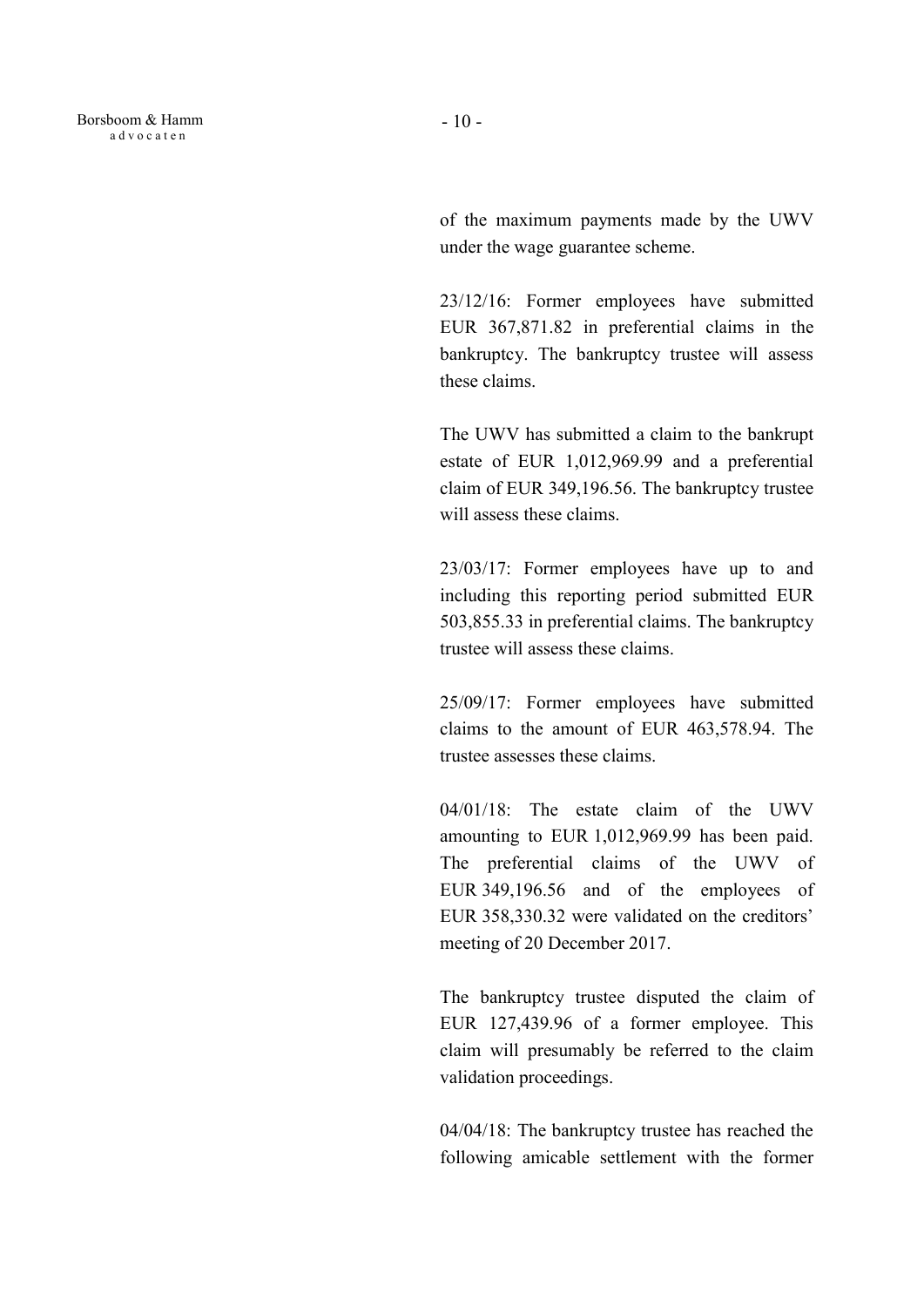employee: an amount of EUR 20,000.— of the submitted claim has been admitted and the remaining amount has been withdrawn by the former employee.

| 3.  | <b>ASSETS</b>                                                                                   |                      |                                                                                                                                                                                                                                                                                                                 |
|-----|-------------------------------------------------------------------------------------------------|----------------------|-----------------------------------------------------------------------------------------------------------------------------------------------------------------------------------------------------------------------------------------------------------------------------------------------------------------|
|     | Immovable properties                                                                            |                      |                                                                                                                                                                                                                                                                                                                 |
| 3.1 | Description                                                                                     | $\ddot{\cdot}$       | 08/06/16: under investigation. As evidenced by<br>the land register, ABEN holds a right of ground<br>for the<br>immovable<br>lease<br>property<br>with<br>appurtenances (industrial site with mains services<br>situated<br>structures)<br>and<br>at, briefly<br>put,<br>Merwedeweg 10 in Europoort, Rotterdam. |
|     |                                                                                                 |                      | $22/09/16$ : With the permission of the supervisory                                                                                                                                                                                                                                                             |
|     |                                                                                                 |                      | judges, the immovable property was sold to Alco                                                                                                                                                                                                                                                                 |
|     |                                                                                                 |                      | Energy Rotterdam B.V.                                                                                                                                                                                                                                                                                           |
| 3.2 | Sales proceeds                                                                                  | $\ddot{\cdot}$       | 22/09/16: see under 6.2 below.                                                                                                                                                                                                                                                                                  |
| 3.3 | Mortgage amount                                                                                 | $\ddot{\phantom{a}}$ | n/a The management board has announced that<br>there is no mortgage right on the immovable<br>property.                                                                                                                                                                                                         |
| 3.4 | Percentage or amount paid to<br>the trustee in his capacity as<br>estate administrator for work |                      |                                                                                                                                                                                                                                                                                                                 |
|     | done                                                                                            | $\ddot{\cdot}$       | n/a                                                                                                                                                                                                                                                                                                             |
|     |                                                                                                 |                      |                                                                                                                                                                                                                                                                                                                 |
|     | Activities                                                                                      | $\ddot{\cdot}$       | none.                                                                                                                                                                                                                                                                                                           |
|     | <b>Vehicles/Operating assets</b>                                                                |                      |                                                                                                                                                                                                                                                                                                                 |
| 3.5 | Description                                                                                     | $\vdots$             | 08/06/16: under investigation. ABEN owns all                                                                                                                                                                                                                                                                    |
|     |                                                                                                 |                      | kinds of (office) furniture and equipment,                                                                                                                                                                                                                                                                      |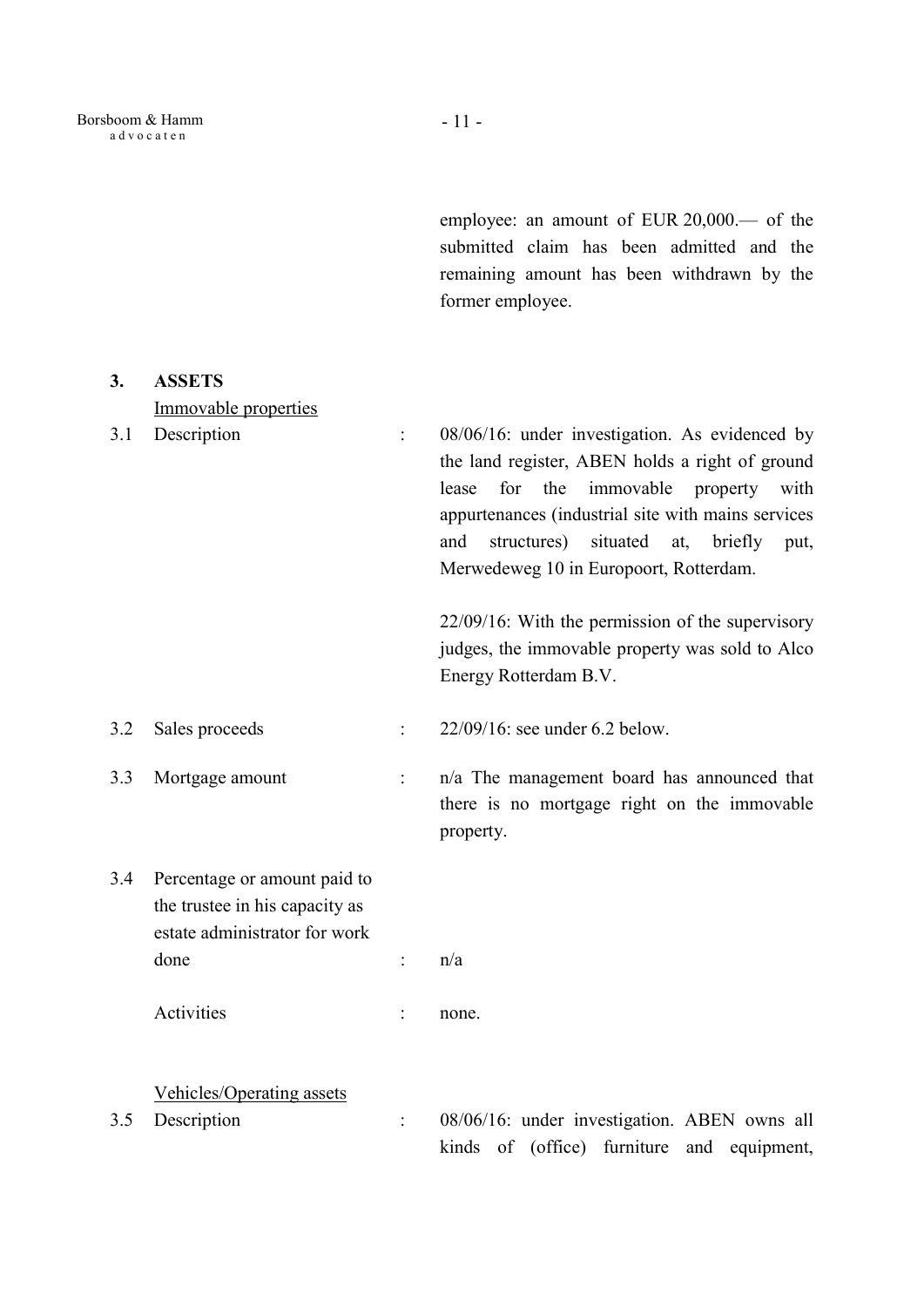|     |                                                                                 |                      | installations, equipment, tools etc. that are located<br>in, on, at and around the factory. These movable<br>properties will be sold in the context of a restart.<br>Troostwijk values and advises.                                            |
|-----|---------------------------------------------------------------------------------|----------------------|------------------------------------------------------------------------------------------------------------------------------------------------------------------------------------------------------------------------------------------------|
|     |                                                                                 |                      | The RDW (National Vehicle and Driving Licence<br>Registration Authority) has announced that<br>ABEN has no vehicles registered in its name.                                                                                                    |
|     |                                                                                 |                      | $22/09/16$ : with the permission of the supervisory<br>judges, the (office) furniture and equipment,<br>installations, equipment, tools etc. were sold to<br>Alco Energy Rotterdam B.V.                                                        |
| 3.6 | Sales proceeds                                                                  |                      | $22/09/16$ : see under 6.2 below.                                                                                                                                                                                                              |
| 3.7 | Right of seizure by the tax<br>authorities of property found<br>on the premises | $\ddot{\phantom{a}}$ | 04/01/18: irrelevant.                                                                                                                                                                                                                          |
|     | Activities                                                                      |                      | none.                                                                                                                                                                                                                                          |
| 3.8 | Stocks / projects in hand<br>Description                                        |                      | : a. 08/06/16: with permission from the supervisory<br>judges, 2,912 tonnes of DDGS was sold at a<br>purchase price of EUR 611,520, excluding VAT.<br>This stock was unencumbered and the sales<br>proceeds are paid into the bankrupt estate; |
|     |                                                                                 |                      | $22/09/16$ : on delivery, an expert established the<br>amount of sold DDGS at 2,760 tonnes. Further to<br>this, the final purchase price was established at<br>EUR 579,757.50, excluding VAT. This amount<br>was received from the buyer;      |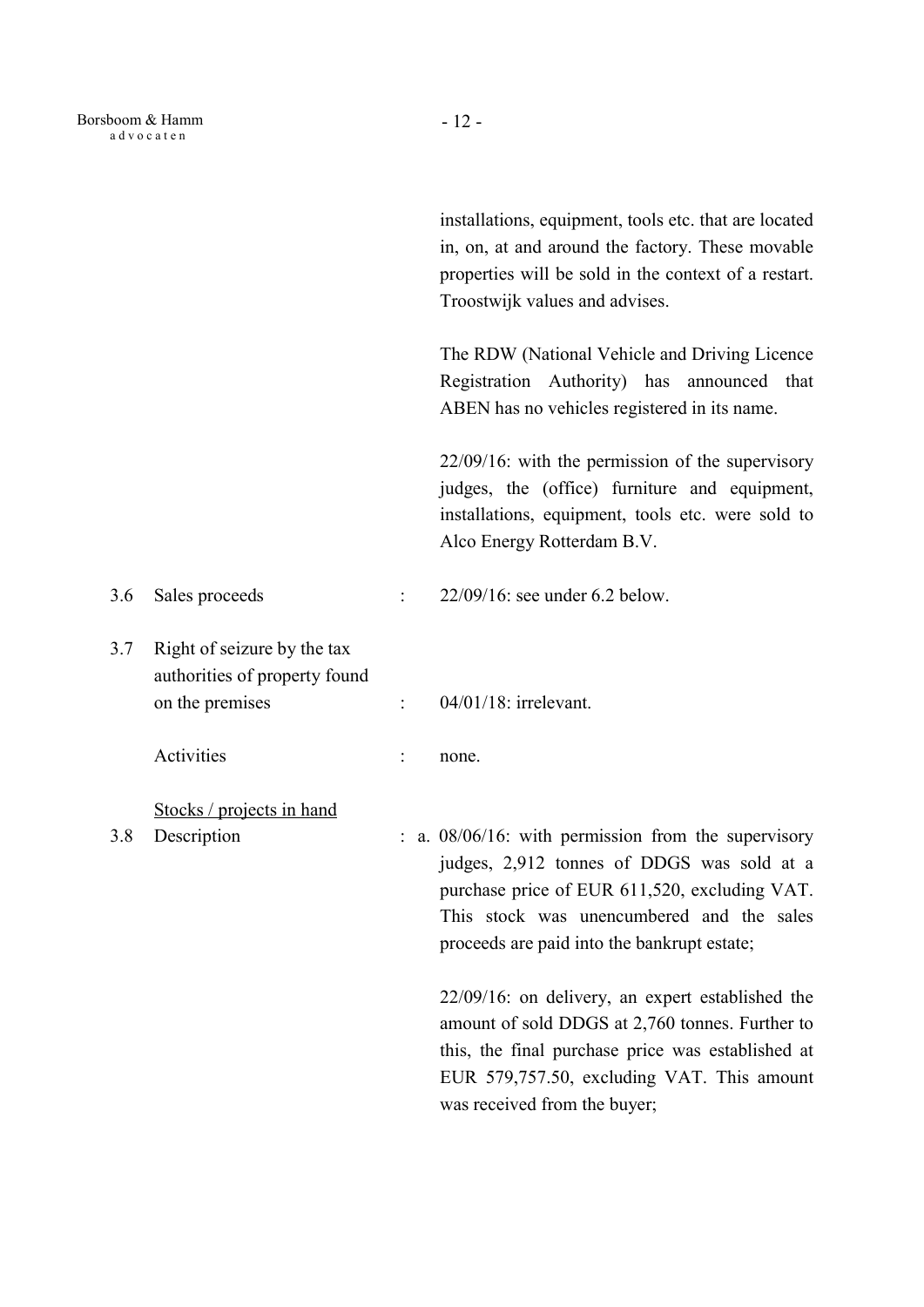Borsboom & Hamm a d v o c a t e n

b. 08/06/16: the bankruptcy trustee is negotiating the sale of approximately 11,000 m3 of bio ethanol produced by ABEN, which are currently stored at a third party. This third party is exercising rights of pledge and retention;

22/09/16: with permission from the supervisory judges, the bio ethanol was sold for an amount of EUR 6,574,750, excluding VAT. Of this amount, EUR 1,527,427.15, excluding VAT, was paid directly by the buyer to the entitled third party; the remainder was received by the bankrupt estate;

c. 08/06/16: ABEN's own tanks hold 571 m3 of bio ethanol. These must remain in the tanks in order to prevent damage to the factory. This bio ethanol will be involved in the sale of the factory in the context of the restart;

22/09/16: with the permission of the supervisory judges, this bio ethanol was sold to the restarter. The parties disagree regarding the quality of this bio ethanol and the amount of the purchase price. The parties are corresponding about this;

23/12/16: the parties have reached agreement. The restarter has paid the bankrupt estate EUR 138,185.93 in connection with the purchase of this bio-ethanol.

d. 08/06/16: the bankruptcy trustee is negotiating the sale of a stock of corn (1,500 tonnes). This corn is held by a third party which is exercising rights thereon. The bankruptcy trustee has crossed these rights;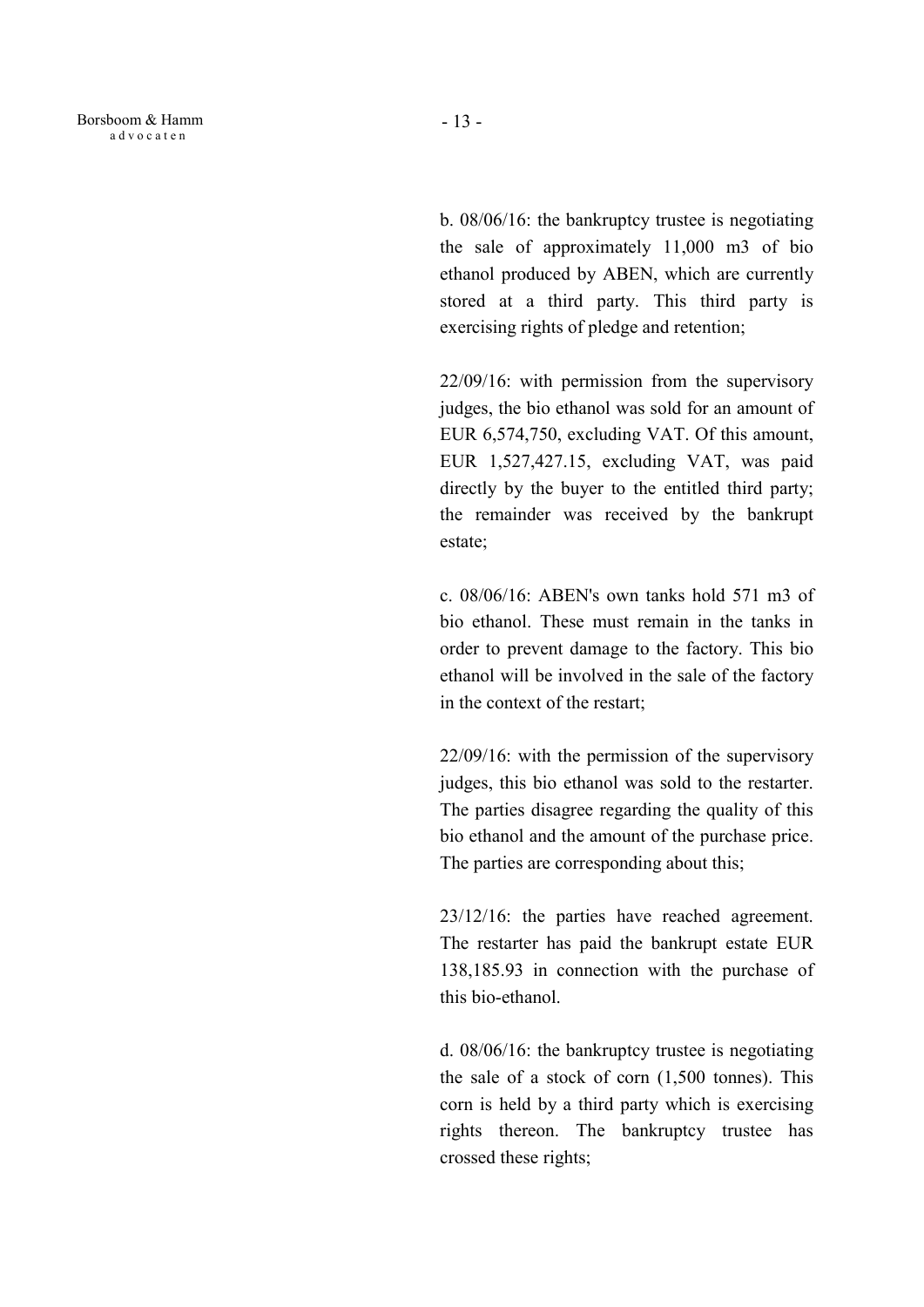22/09/16: with the permission of the supervisory judges, the stock of corn was sold at EUR 276,097.84, excluding VAT. Of this amount, EUR 27,684.25, excluding VAT, was paid directly to the retentor; the remainder was received by the bankrupt estate;

e. 08/06/16: aforementioned third party has also claimed and exercised rights of pledge regarding approximately 3,800 tonnes of DDGS. Whether this occurred in a legally valid manner is currently being investigated;

22/09/16: the bankruptcy trustee is corresponding with the lawyer of this third party regarding the legal validity of the rights of pledge and the manner in which the rights of pledge were exercised;

23/12/16: The third party has not demonstrated the legal validity of the claimed rights of pledge. The bankruptcy trustee has served a writ of summons on the third party, claiming damages.

23/03/17: with the permission of the supervisory judges, the bankruptcy trustee has reached an amicable settlement in which the third party has paid EUR 950,000 into the bankrupt estate in connection with this dispute and the dispute mentioned under 5.8., The court proceedings have been revoked.

f. 22/09/16: with the permission of the supervisory judges, the usable stock of raw materials present (including chemicals) was sold to the restarter. The bankruptcy trustee is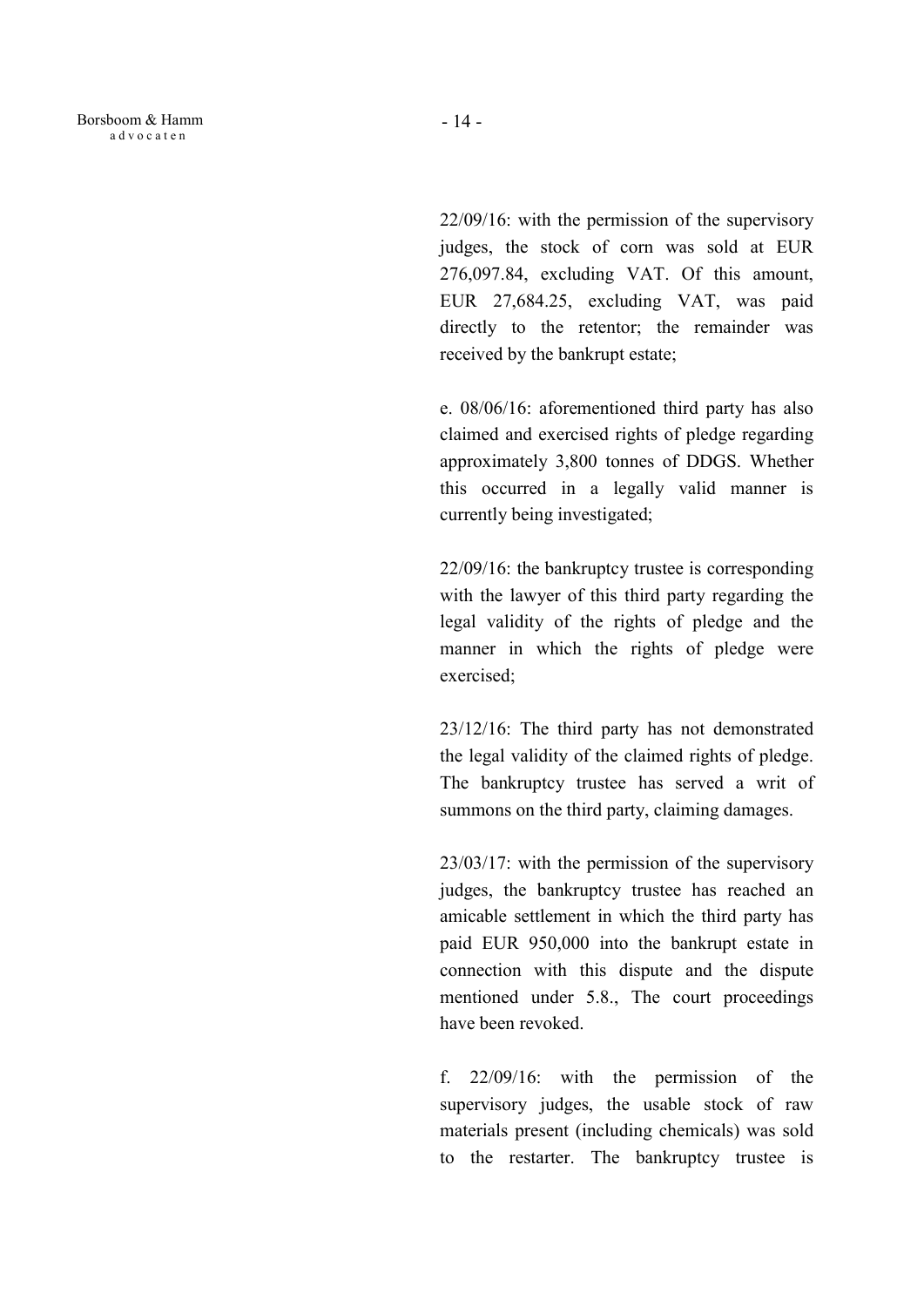corresponding with the restarter regarding the settlement thereof.

 23/12/16: the parties have reached agreement. The restarter paid EUR 567,890 excluding VAT to the bankrupt estate in connection with the purchase of the chemicals.

3.9 Sales proceeds : EUR 7,531,569.87

- 3.10 Percentage or amount paid to the trustee in his capacity as estate administrator for work done :  $n/a$ 
	- Activities : none.
	- Other assets
- 
- 3.11 Description : under investigation. The provisional findings are as follows:
	- a. 08/06/16: ABEN holds a bank account with Rabobank N.V., the balance of which amounted to EUR 3,139,692.64 on the date of bankruptcy;

23/12/16: Rabobank N.V. has also transferred the balance of the bank account as per the date of the provisional suspension of payments, EUR 15,118.19, and EUR 15.43 which was in a savings account;

b. 08/06/16: In addition, ABEN holds accounts with various foreign banks. The bankruptcy is investigating these;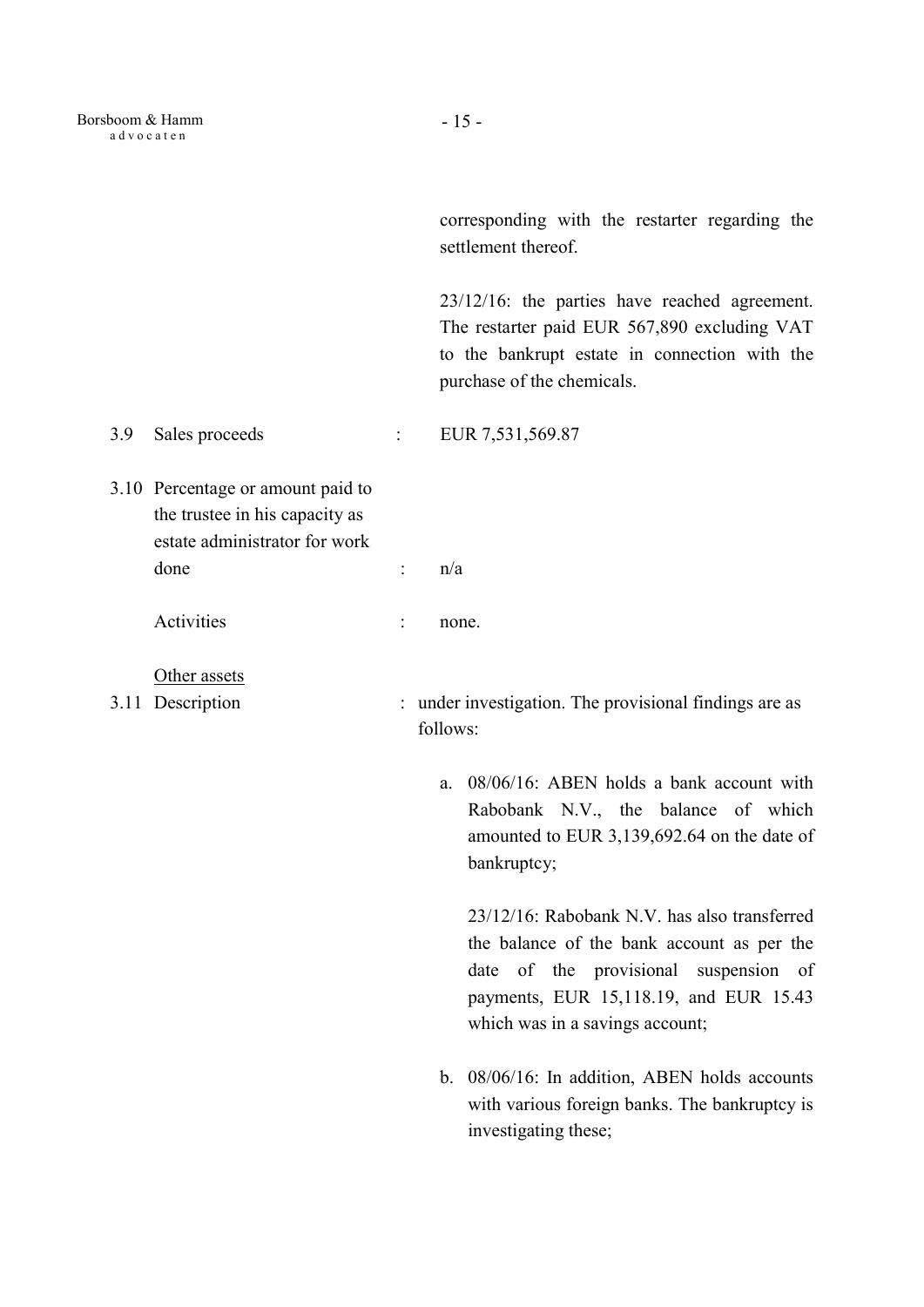22/09/16: the bankruptcy trustee is corresponding with these foreign banks. The investigation has not yet been completed;

23/12/16: one foreign bank has transferred the balance of EUR 806.80 that was in ABEN's bank account per the bankruptcy date, to the liquidation account;

25/09/17: From a foreign bank an amount of EUR 7,437.67 was received;

c. 08/06/16: ABEN has CO2 rights. These are being investigated and will be involved in the negotiations regarding the restart.

22/09/16: the CO2 rights were also sold to the restarter (see also under 6.1);

- d. 22/09/16: ABEN had paid an advance to its energy supplier. Matters have been settled with the energy supplier; it has paid the remaining advance at EUR 1,685,025.85 into the liquidation account.
- e. 22/09/16: the Amsterdam district court mitigated a penalty of EUR 125,000 previously imposed on and paid by ABEN to EUR 75,000. ABEN was furthermore awarded payment of the costs of the proceedings. Further to this decision, an amount of EUR 54,263.86 has been reimbursed;
- f. 23/12/16: during the reporting period: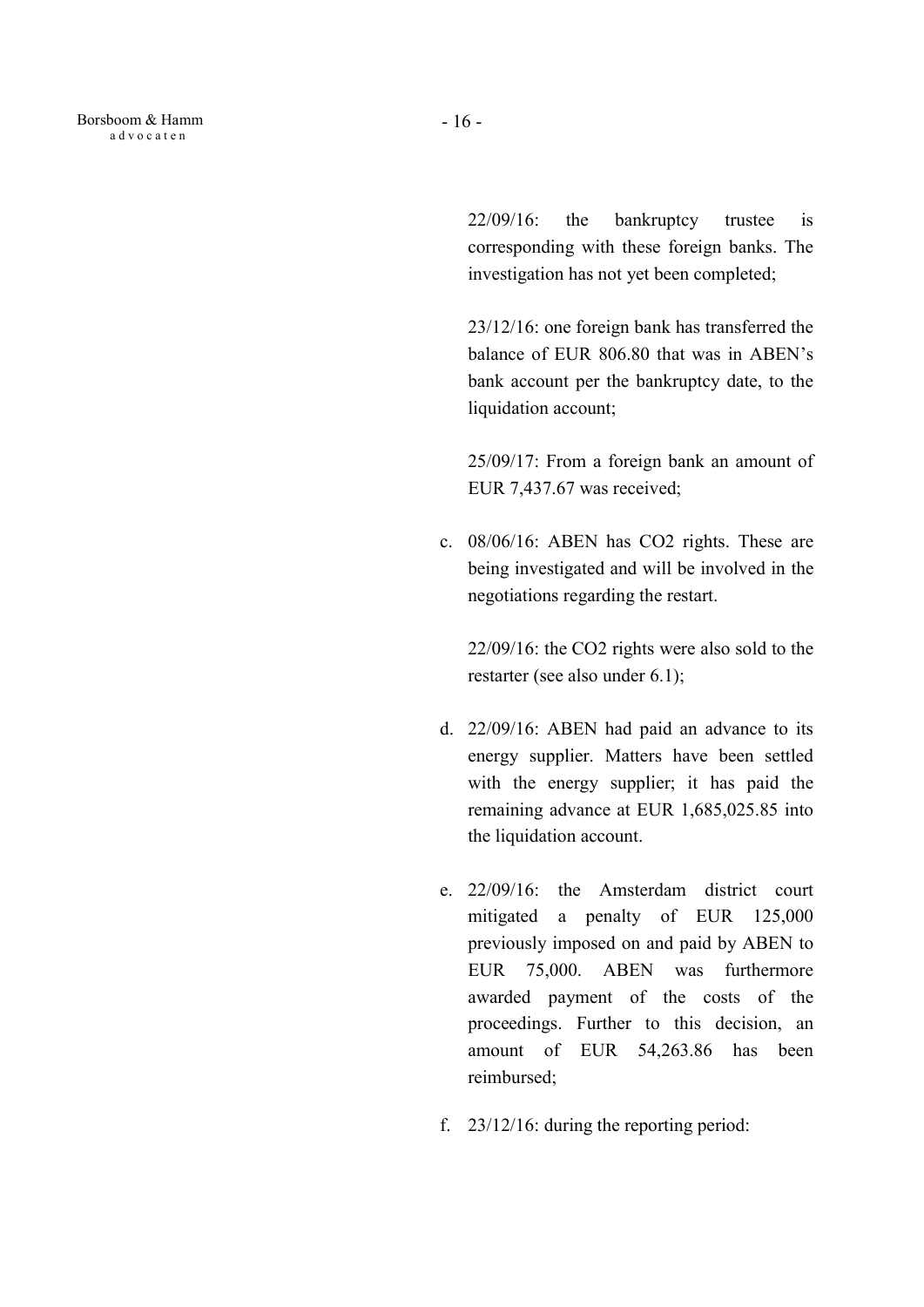- EUR 115,120 in insurance premiums was reimbursed to the bankrupt estate (see under 1.4).;
- EUR 256,044 was distributed to the bankrupt estate under the damage insurance with regard to damage claimed under the insurance policy before the bankruptcy date;
- EUR 7,704.58 was received from a debtor as compensation for out-of-court debt collection costs and interest; and
- EUR 5,872.49 was received from a credit account maintained at a third party.
- g. 23/03/17: in this reporting period an amicable settlement has been reached regarding a dispute relating to cargo damage sustained by the bankrupt company before the date of bankruptcy. The liable third party has paid EUR 24,000 into the bankrupt estate;
- h. 04/01/18: in this reporting period an amount of EUR 36,599.23 has been received regarding the restitution of water board tax (waterschapsbelasting);
- i. 03/04/20: in this reporting period an amount of EUR 1,035.45 has been received from a foreign bank (the balance per bankruptcy date of a pre-bankruptcy bank account).
- j. 23/12/16: thus far, up to and including this reporting period, an amount of EUR 1,866.96 in interest has been received in the liquidation account;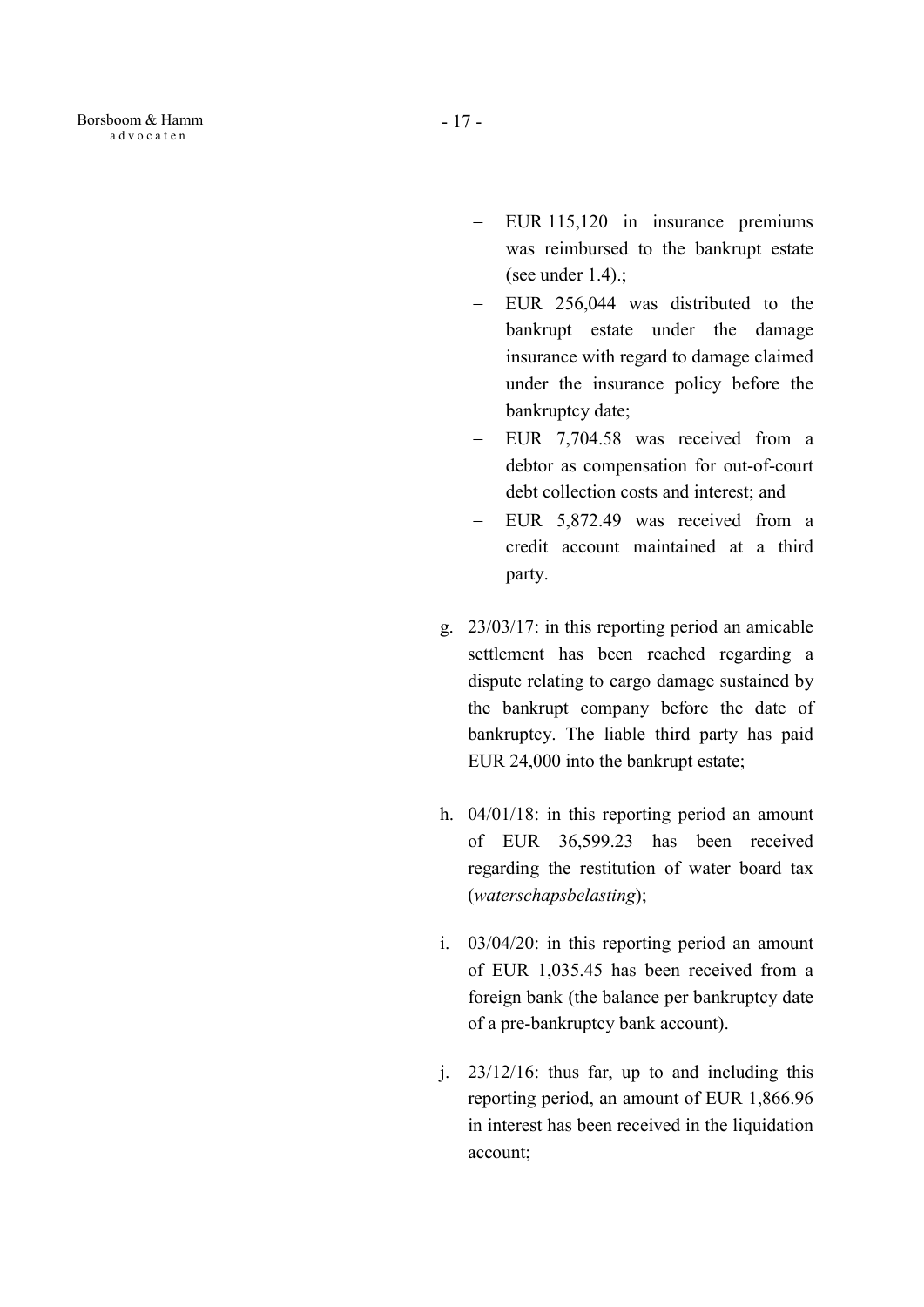23/03/17: thus far, up to and including this reporting date, an amount of EUR 5,935.70 in interest has been received in the liquidation account;

25/09/17: thus far, up to and including this reporting date, an amount of EUR 8,695.14 in interest has been received in the liquidation account;

04/01/18: thus far, up to and including this reporting date, an amount of EUR 10,012.89 in interest has been received in the liquidation account;

04/04/18: a negative interest rate is being charged. As a result, thus far, up and including this reporting date, on balance an amount of EUR 21,625.49 in interest has been charged to the bankrupt estate. An objection was lodged and the bankruptcy trustee is now corresponding with the bank about this matter.

04/07/18: an amicable settlement was reached with the bank: the charged negative interest rate will be refunded.

04/10/18: the bank has refunded the charged negative interest rate to the bankrupt estate. Thus far, up to and including this reporting date, an amount of EUR 12,340.69 in interest has been received.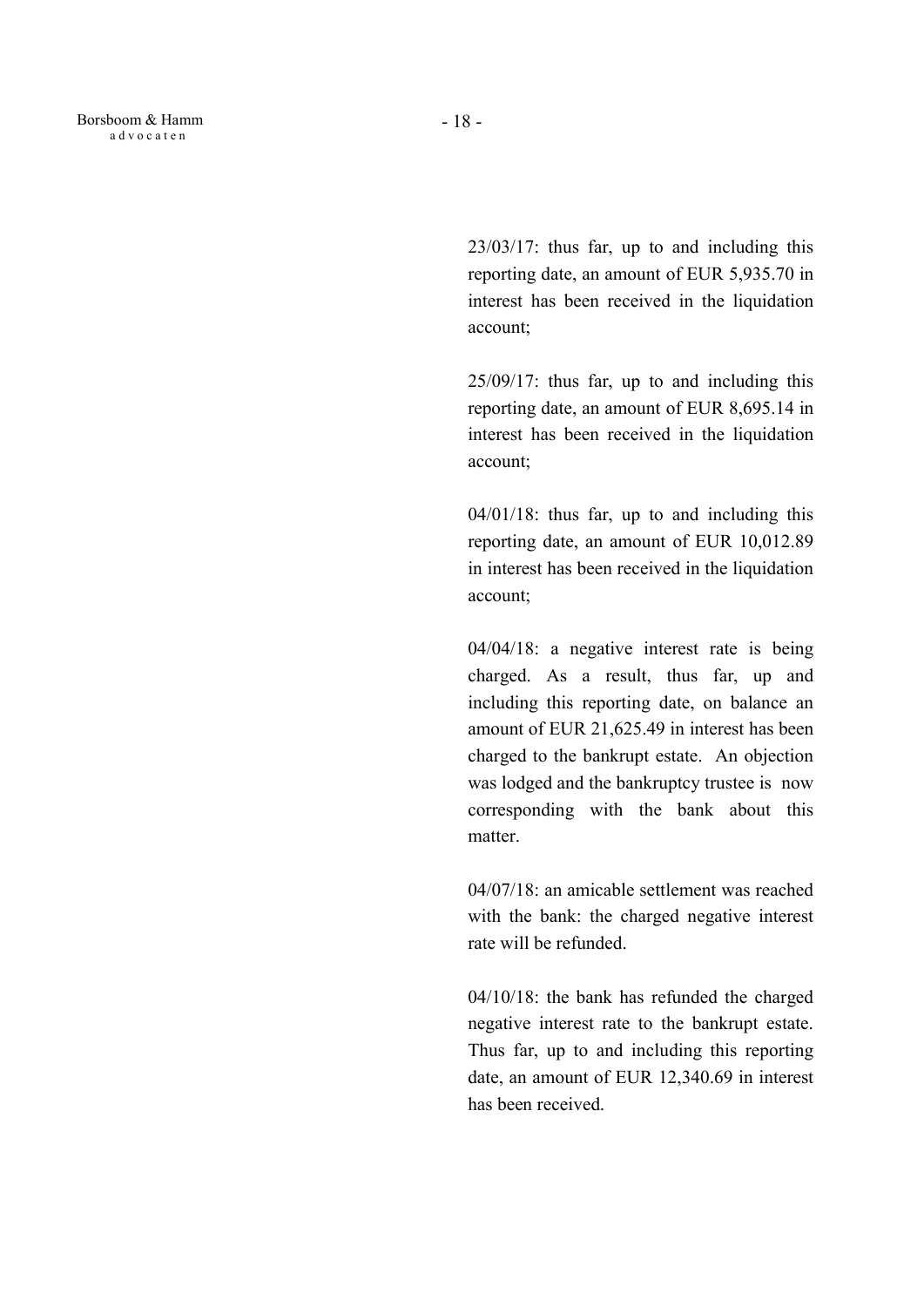- 19 -

04/01/19: thus far, up to and including this reporting date, an amount of EUR 12,399.50 in interest has been received in the liquidation account.

04/04/19: thus far, up to and including this reporting date, an amount of EUR 12,482.95 in interest has been received in the liquidation account.

04/07/19: thus far, up to and including this reporting date, an amount of EUR 12,541.76 in interest has been received in the liquidation account.

04/10/19: thus far, up to and including this reporting date, an amount of EUR 12,597.83 in interest has been received in the liquidation account.

03/01/20: thus far, up to and including this reporting date, an amount of EUR 12,599.30 in interest has been received in the liquidation account.

03/04/20: thus far, up to and including this reporting date, an amount of EUR 12,622.19 in interest has been received in the liquidation account.

03/07/20: in this reporting period a negative interest rate has been charged of EUR 2,734.05. On balance, after deduction of the negative interest rate, an amount of EUR 9,874.56 in interest has been received.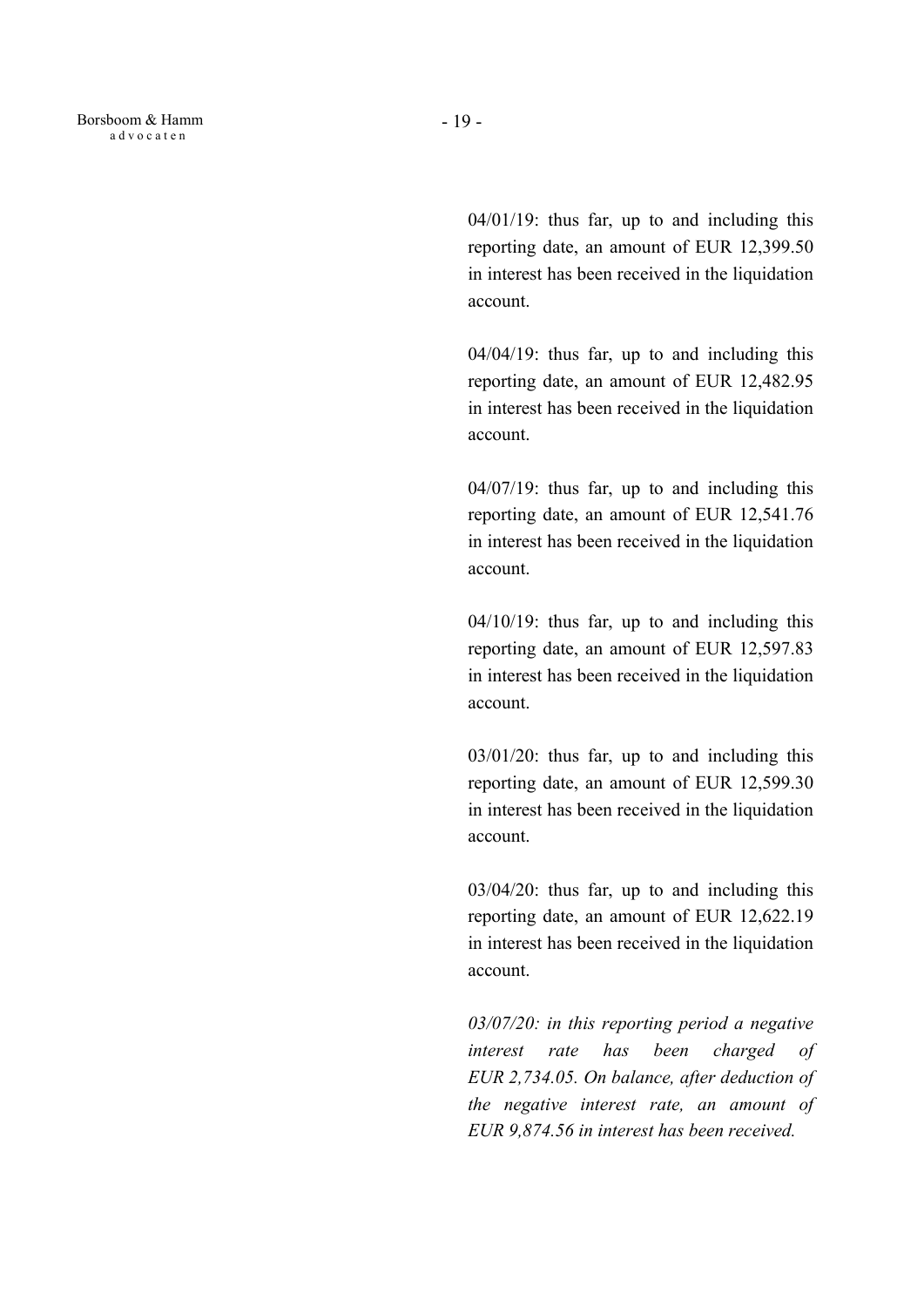a negative interest rate is being charged. As a result, thus far, up and including this reporting date, on balance an amount of EUR 21,625.49 in interest has been charged to the bankrupt estate. An objection was lodged and the bankruptcy trustee is now corresponding with the bank about this matter.

| 3.12 Proceeds                                                                                             |               | $25/09/17$ : EUR 5,319,796.65 + PM |
|-----------------------------------------------------------------------------------------------------------|---------------|------------------------------------|
|                                                                                                           |               | $04/01/18$ : EUR 5,357,713.63 + PM |
|                                                                                                           |               | $04/04/18$ : EUR 5,338,658.29 + PM |
|                                                                                                           |               | $04/07/18$ : EUR 5,327,962.07 + PM |
|                                                                                                           |               | $04/10/18$ : EUR 5,360,041.43 + PM |
|                                                                                                           |               | $04/01/19$ : EUR 5,360,100.24 + PM |
|                                                                                                           |               | $04/04/19$ : EUR 5,360,183.69 + PM |
|                                                                                                           |               | 04/07/19: EUR $5,360,242.50 + PM$  |
|                                                                                                           |               | $04/10/19$ : EUR 5,360,298.57 + PM |
|                                                                                                           |               | $03/01/20$ : EUR 5,360,300.04 + PM |
|                                                                                                           |               | $03/04/20$ : EUR 5,361,353.38 + PM |
|                                                                                                           |               | $03/07/20$ : EUR 5,358,605.75 + PM |
| 3.13 Percentage or amount paid to the<br>trustee in his capacity as estate<br>administrator for work done | $\mathcal{L}$ | n/a                                |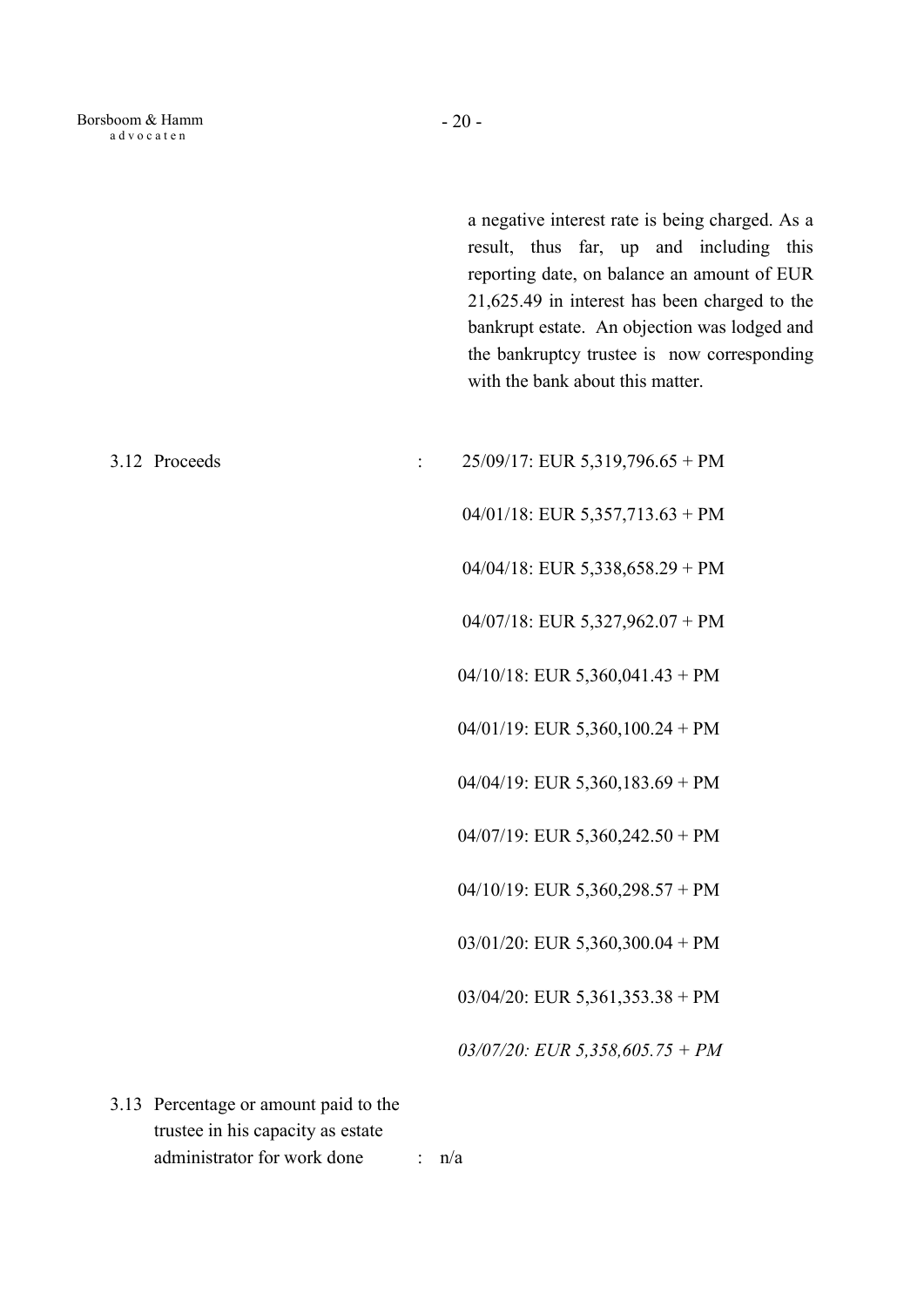Activities : none.

#### 4. DEBTORS

4.1 Number of debtors : under investigation.

22/09/16: the bankrupt company has claims against trade debtors and Spanish group companies. These group companies are involved in Spanish pre-bankruptcy proceedings.

The bankruptcy trustee is conducting an investigation in that respect and has claimed payment from the parties involved.

23/12/16: The bankrupt estate has collected EUR 2,522,234.06.

The collection of outstanding claims against trade debtors (approximately EUR 410,000 of which approximately EUR 250,000 is still disputed) and from Spanish and French group companies (EUR 114 million) is still ongoing.

These claims against the group companies are left unpaid because of the Spanish pre-insolvency proceedings and due to alleged liquidity problems. The bankruptcy trustee investigates, corresponds with the parties involved and has engaged the services of a lawyer in Spain to represent the interests of the bankrupt estate.

23/03/17: in the last reporting period the bankrupt estate has collected EUR 72,055.36 in relation to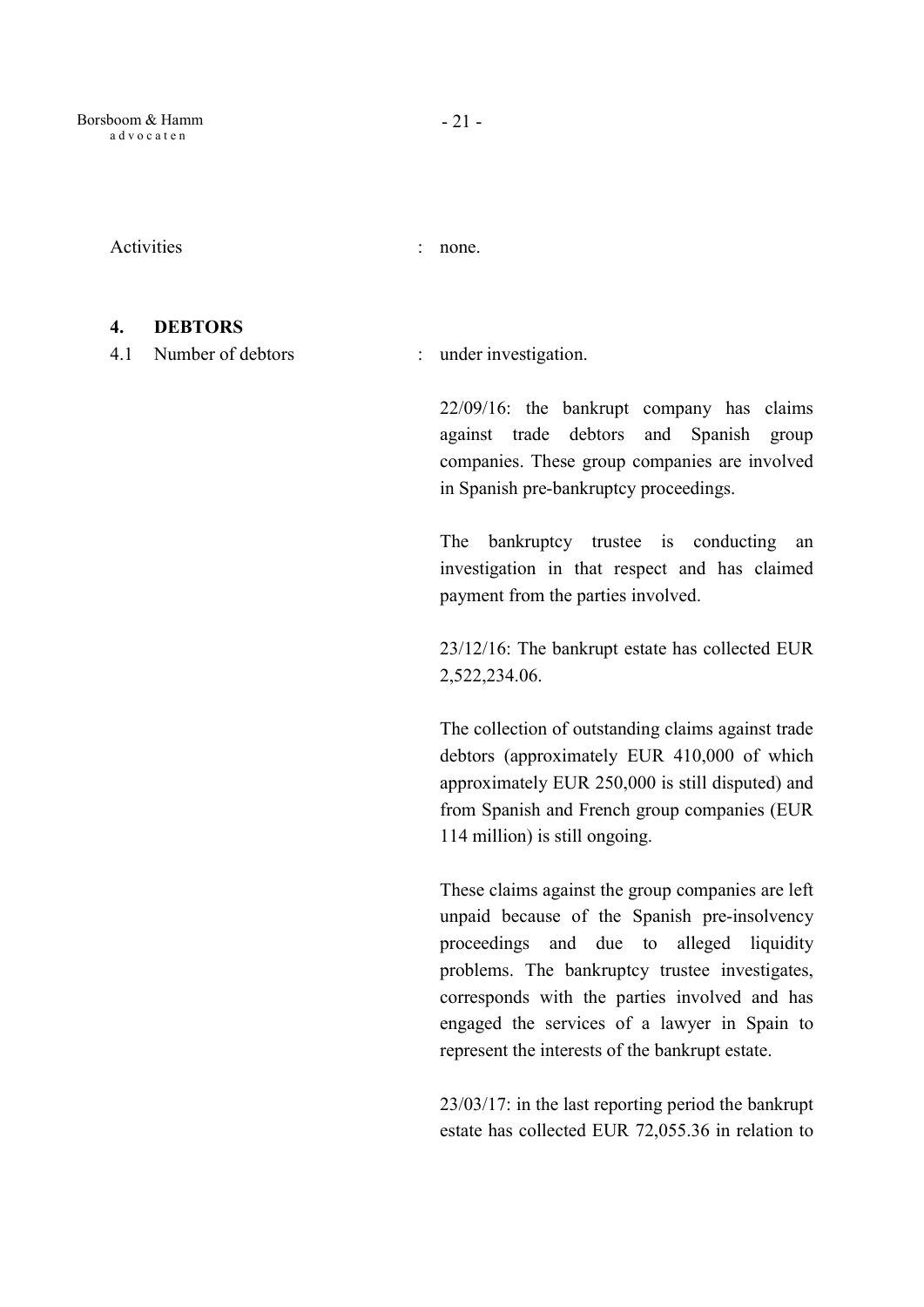claims against trade debtors. The collection of outstanding claims will be continued.

The investigation of the claims against the group companies has not yet been completed.

25/09/17: in the last reporting period the bankrupt estate has collected EUR 684,143.35 in relation to claims against trade debtors. The collection of outstanding claims will be continued.

The investigation of the claims towards group companies has not yet been completed.

04/01/18: in the last reporting period the bankrupt estate has collected EUR 1,218,503.28.

The investigation of the claims towards group companies has not yet been completed.

4.2 Proceeds : 22/09/16: EUR 1,669,632.69 + PM

23/12/16: EUR 2,522,234.06 + PM

23/03/17: EUR 2,584,539.55 + PM

25/09/17: EUR 3,268,682.90 + PM

04/01/18: EUR 4,487,186.18 + PM

- 4.3 Percentage or amount to be paid to the trustee in his capacity as estate administrator for work done : n/a.
	- Activities : see under 4.1.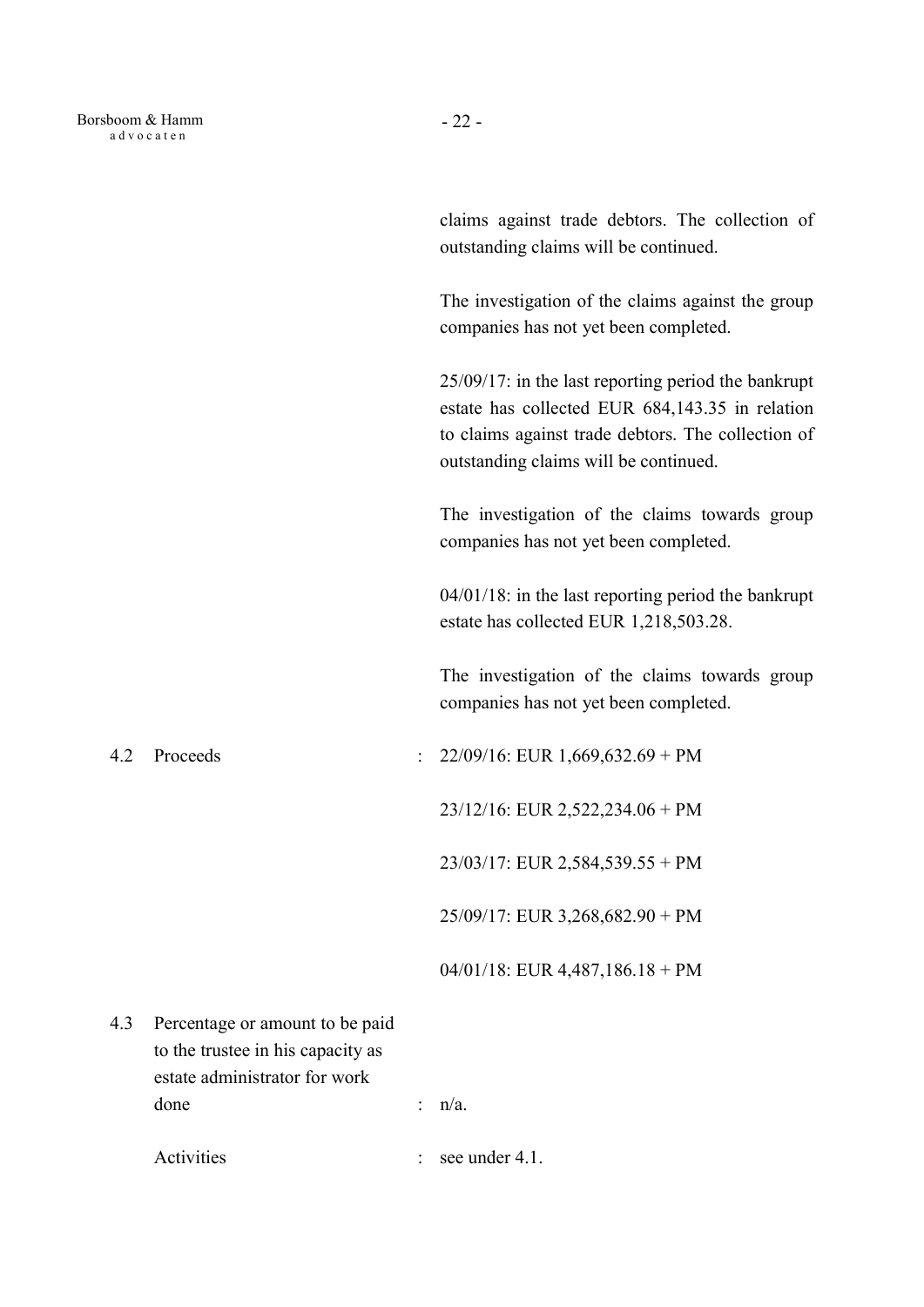#### 5. BANK / SECURITIES

5.1 Bank claims : under investigation.

HSBC Bank has a claim of at least EUR 100 million.

23/12/16: (the insurer of) Eurofactor GmbH has submitted a claim of EUR 13.8 million + PM in the bankruptcy.

23/03/17: Santander Facoring y Confirming S.A. E.F.C. has submitted a claim of EUR 6.2 million.

04/01/18: The claim of Eurofactor of EUR 13,847,818.88 was validated on the creditors' meeting of 20 December 2017.

The claims of HSBC of EUR 88,342,332.25 and Santander Factoring y Confirming S.A. E.F.C. of EUR 6,263,182.60 were disputed by Abengoa Bioenergía S.A. (hereinafter: 'ABSA').

According to ABSA a total amount of EUR 13 million of these claims was already paid before the date of bankruptcy by means of enforcement of security interests provided by the Abengoagroup. ABSA stated that in this respect it was subrogated to the claims of HSBC and Santander Factoring y Confirming S.A. E.F.C, and therefore submitted a claim of approximately EUR 13 million on the date of the creditors' meeting. The claim of ABSA was disputed on the creditors' meeting.

The creditors' meeting was deferred until 17 January 2018 for further investigations by and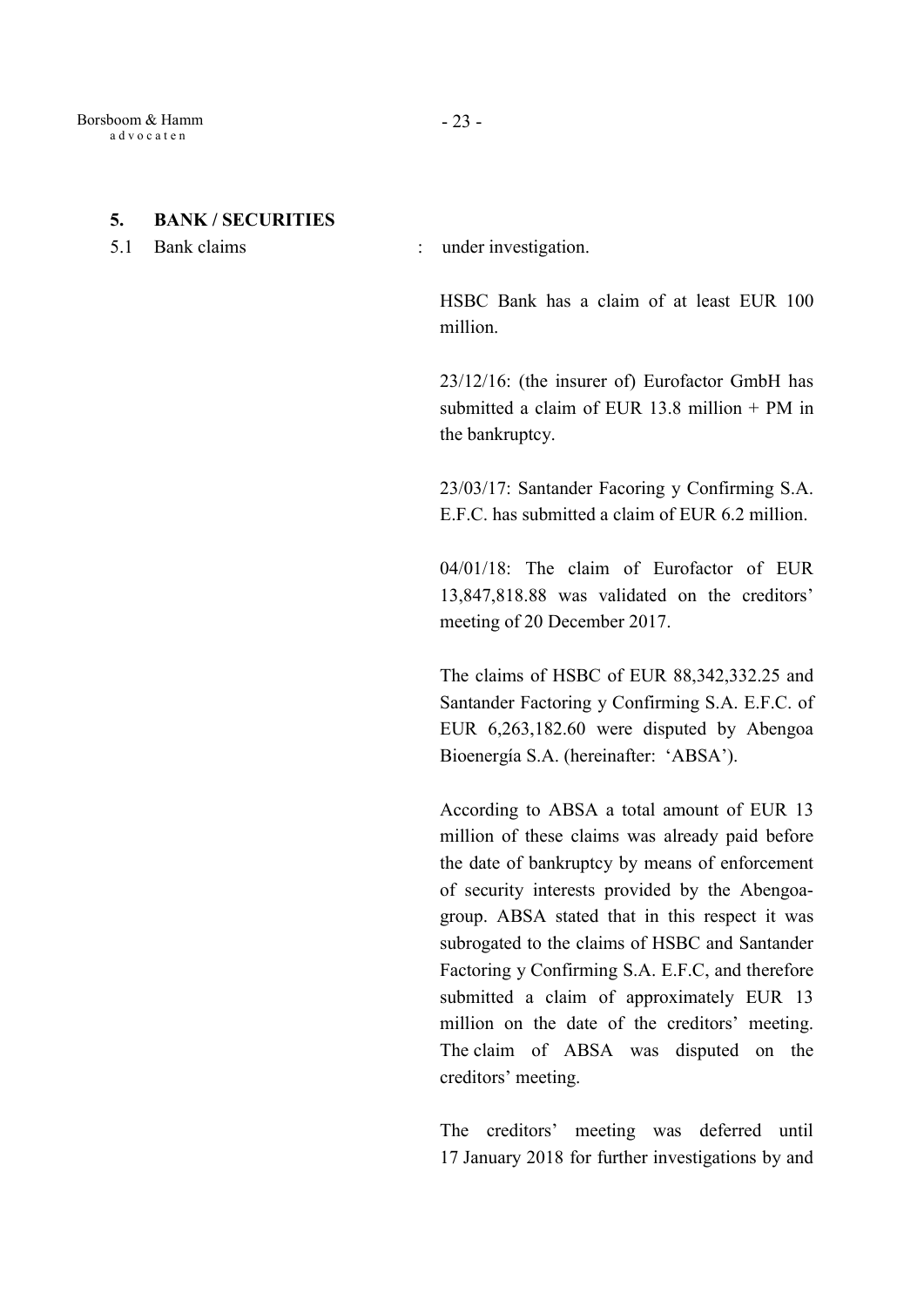consultation between ABSA, HSBC and Santander. During this meeting the parties will discuss whether an agreement regarding these claims can be reached. If not, the claims will be referred to the claim validation proceedings. During the meeting no other topics other than aforementioned will be addressed. 04/04/18: the creditors' meeting was closed. Santander withdrew its claim of EUR 6,263,182.60. Furthermore, see under 8.9 below. 5.2 Lease agreements : under investigation. 08/06/16: ABEN leases, among other things, two vehicles and computers. As long as the factory is running, these agreements cannot be terminated. 22/09/16: The agreements have been terminated. 5.3 Description of securities : under investigation. 08/06/16: The management board has announced that no mortgage rights have been issued and that ABEN has issued to Eurofactor Hispania S.A. rights of pledge on claims against debtors. Some creditors are claiming rights of pledge on stocks (cf. under 3.8). These are under investigation. 22/09/16: The investigation has not yet been completed; 23/12/16: See under 3.8. The creditor has failed to demonstrate the right of pledge. The bankruptcy trustee has served a writ of summons

on the creditor.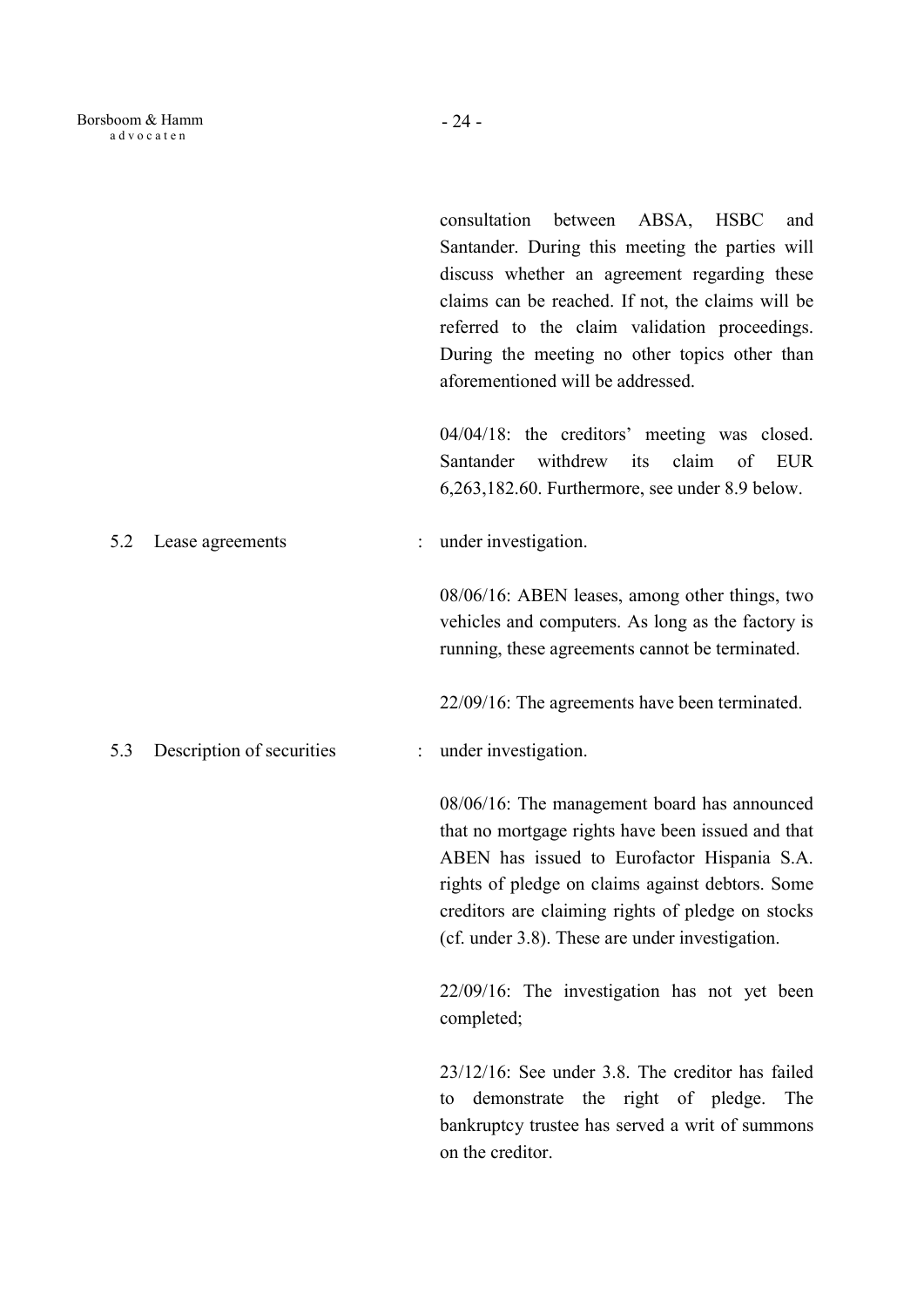23/03/17: See under 3.8. An amicable settlement was reached with the pledgee.

The investigation in to the (security) rights of Eurofactor is still ongoing. The bankruptcy trustee has requested further documents and information from Eurofactor.

23/03/17: the investigations with regard to Eurofactor have not yet been completed.

25/09/17: the investigations have not yet been completed.

04/01/18: The investigations do not show that ABEN gave Eurofactor Hispania S.A. a right of pledge on claims against debtors.

5.4 Position as secured creditor : 04/01/18: n/a.

5.5 Percentage or amount to be paid to the trustee in his capacity as estate administrator for work done : 04/01/18: n/a.

5.6 Retention of title : 08/06/16: creditors have come forward invoking retention of title. These claims are being identified and investigated. If possible, property will be returned.

> 22/09/16: A number of creditors invoked a retention of title in a legally valid manner. To the extent that properties subject to a retention of title were present, these have been returned or bought out. Correspondence is still ongoing with one creditor regarding this creditor's entitlements.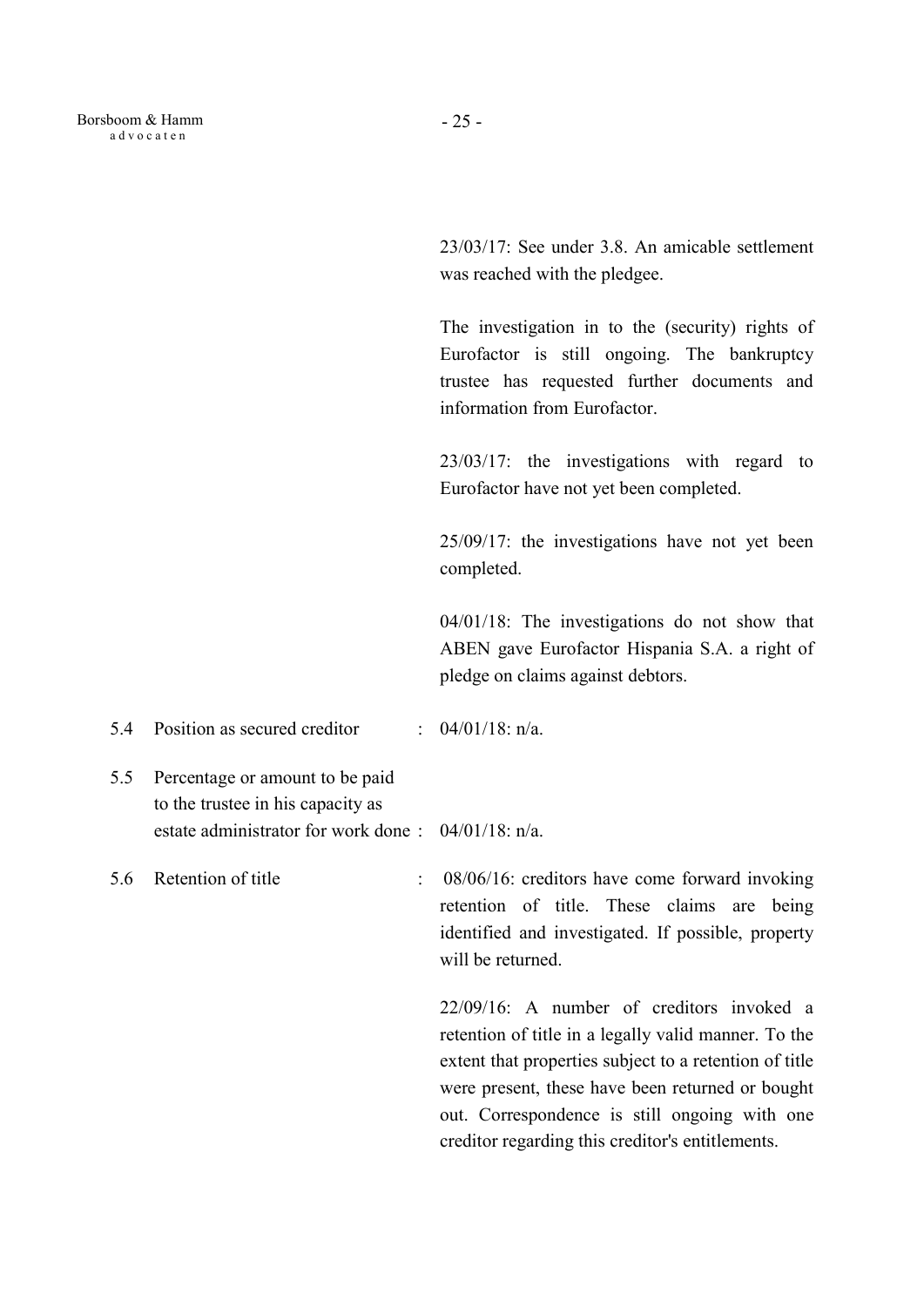23/12/16: This has been completed.

5.7 Rights of recovery : 08/06/16: creditors have come forward invoking the right of recovery. These claims are being identified and investigated. If possible, property will be returned.

> 22/09/16: The properties which were reclaimed by invoking the right of recovery had already been consumed.

5.8 Rights of retention : 22/09/16: none. The bankruptcy trustee is corresponding with one creditor who wrongly did not release the properties on which it exercised a right of retention when the bankruptcy trustee crossed the right of retention. As a result, the bankrupt estate has suffered considerable damage. This damage is being identified, after which compensation will be claimed.

> 23/12/16: The bankruptcy trustee claimed compensation of the damage suffered. This issue has been included in the writ of summons referred to under 3.8 e.

> 23/03/17: an amicable settlement has been reached. See under 3.8 e.

Activities : see under 5.1.

## 6. CONTINUATION / RESTART / ASSET TRANSACTION

- 
- 6.1 Description : 08/06/16: the bankruptcy trustee is attempting to sell the company in the interest of a restart.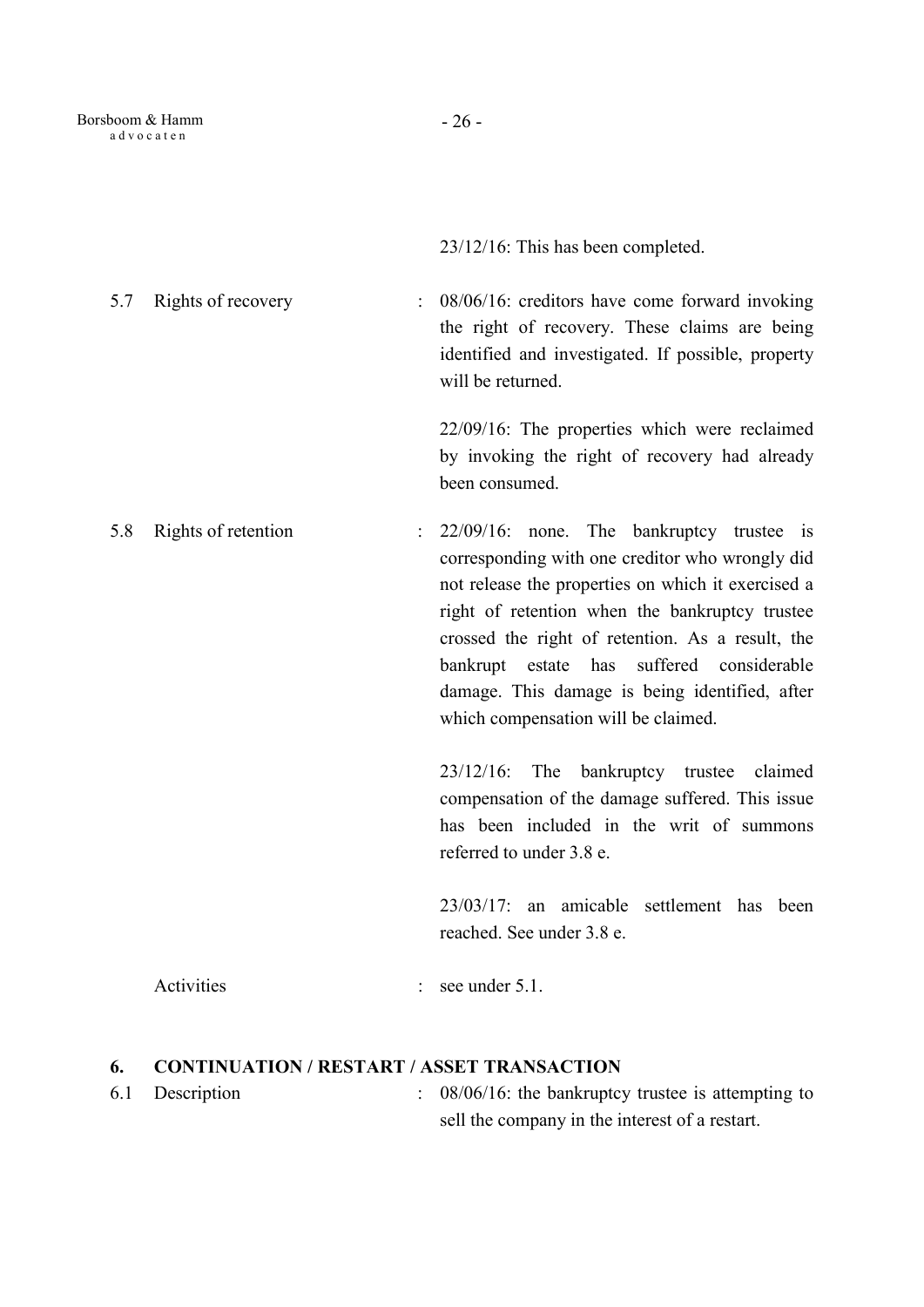22/09/16: with the permission of the supervisory judges, the immovable and movable properties and goodwill (including CO2 rights) of the bankrupt company were sold, and were transferred on 7 July 2016 to Alco Energy Rotterdam B.V.

The purchase price at EUR 50 million has been received by the bankrupt estate.

Currently, a number of matters are still being settled with the buyer on account of:

- the stock of raw materials referred to under 3.8.f (a.o. chemicals);
- the acquired bio ethanol referred to under 3.8.c;
- property charges paid before the date of bankruptcy which pertain to the period after the date of bankruptcy;
- operational costs incurred in the period between the sale of the assets and the delivery of the assets; and
- damage the buyer alleges to have suffered on account of the alleged contamination of production water prior to the delivery.

23/12/16: An amicable settlement was reached with the purchaser. The purchaser paid a total of EUR 706,073 excluding VAT in connection with the purchase of the stock of raw materials and the stock of bio-ethanol (see under 3.8 c. and 3.8.f.).

In connection with the settlement of the operational costs and property charges, a total of EUR 146,181.40 excluding VAT was received.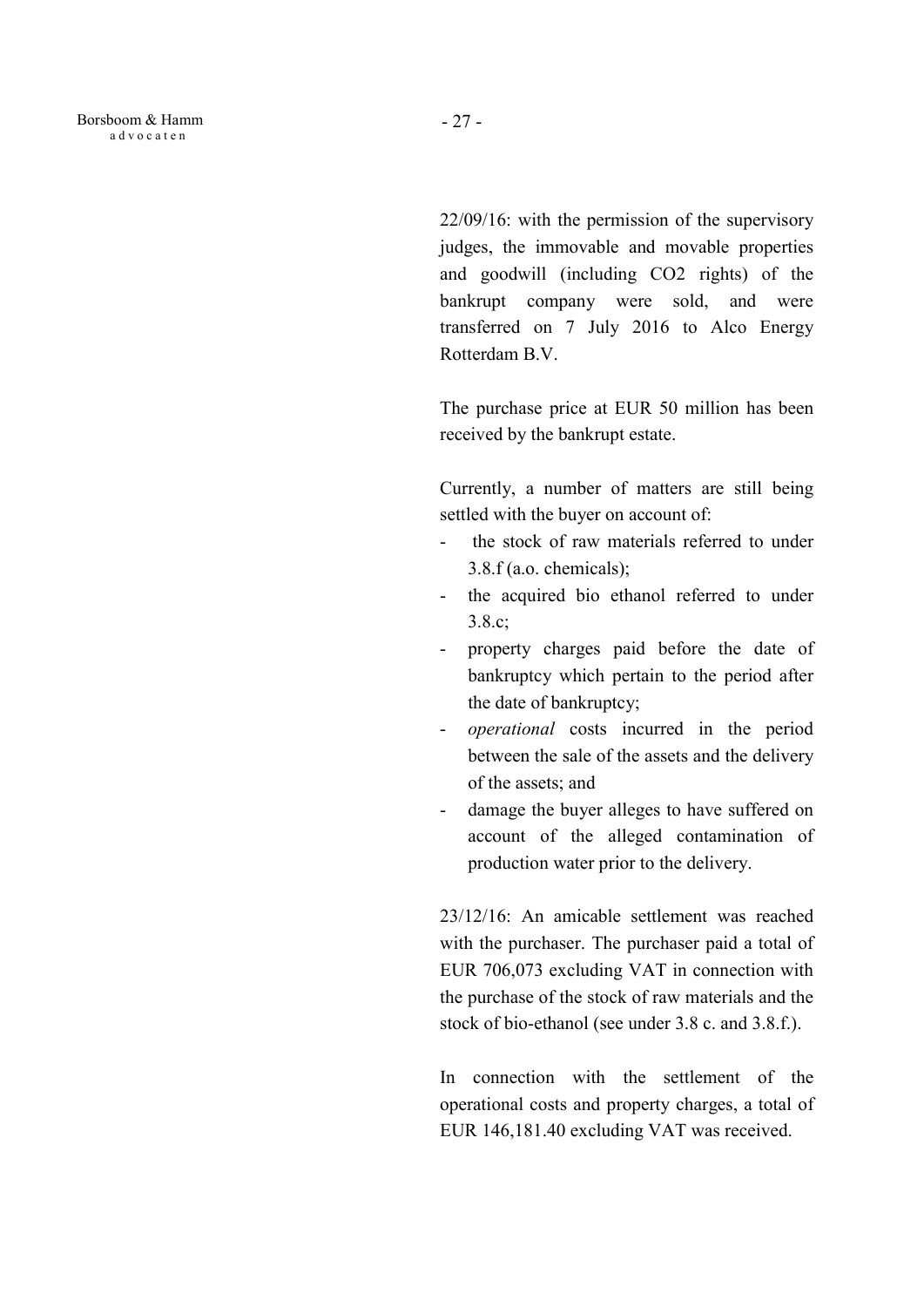23/03/17: in connection with the retroactive settlement of the operational costs incurred in the period between the sale of the assets and the delivery of the assets, a total of EUR 2,052.90 excluding VAT has been charged and was received in this reporting period .

- 6.2 Proceeds : in total: EUR 50,148,234.27.
	- Activities : none.
- 7. LAWFULNESS
- 7.1 Accounting obligation : under investigation.

22/09/16: The bankruptcy trustee has engaged Grant Thornton Forensic & Investigation Services B.V. to secure the administrative accounts of ABEN.

The digital administration of ABEN turns out to be largely interwoven with the digital administration of the Spanish group. Consequently, securing the administrative accounts is a highly complex and time-consuming matter.

23/12/16: Grant Thornton has not yet completed its activities.

23/03/17: Grant Thornton has not yet completed its activities.

25/09/17: Grant Thornton has completed its activities.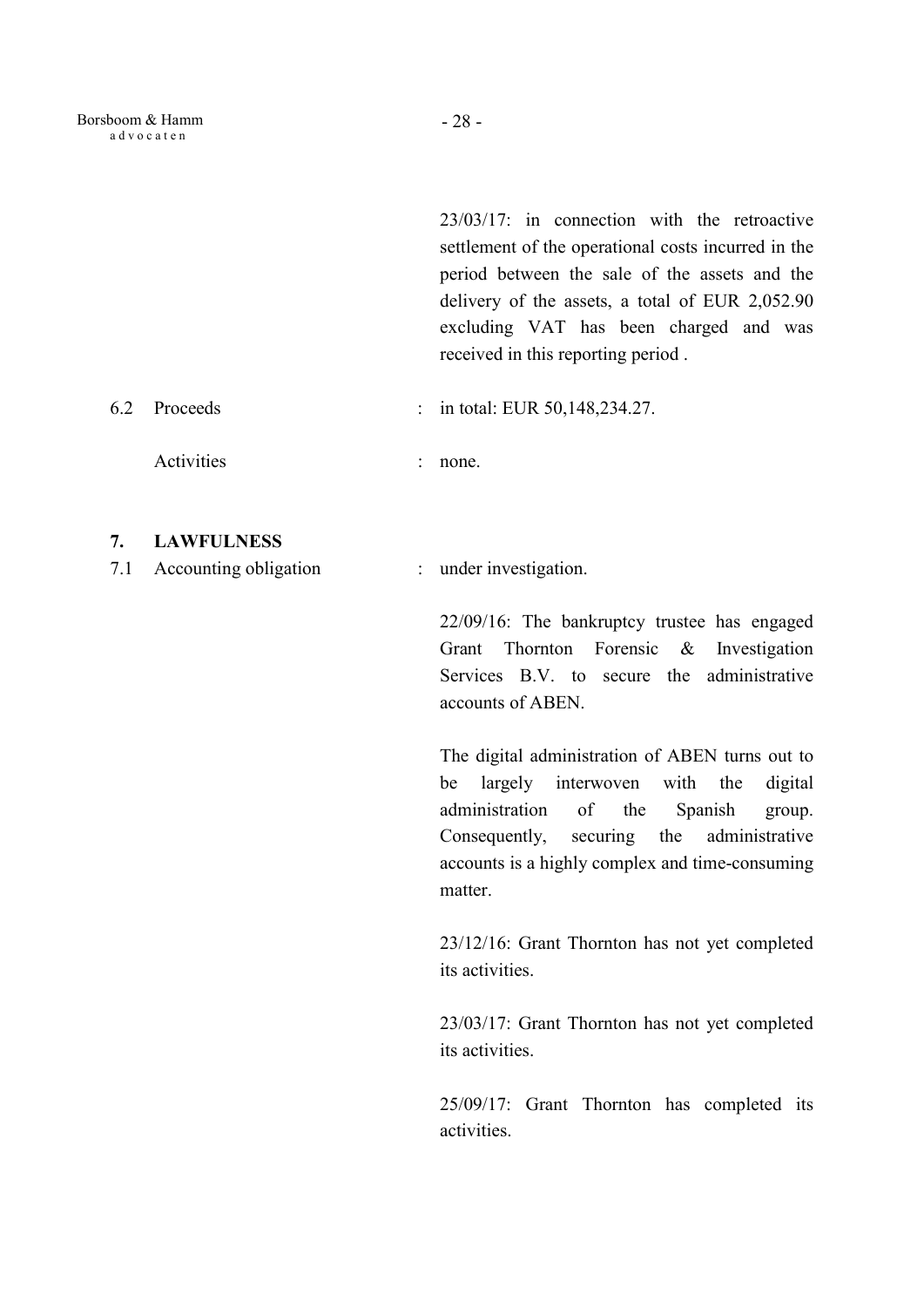| 7.2        | Filing of annual accounts                 | $\ddot{\cdot}$ | in time:<br>the annual accounts for 2014 were filed on<br>24 December 2015;<br>the annual accounts for 2013 were filed on<br>04 November 2014;<br>late:<br>the annual accounts for 2012 were filed on 4<br>November 2014.                                                                                                                                                                                                                                                                                                                                                                                                                                                                                                                                                                                                                                                   |
|------------|-------------------------------------------|----------------|-----------------------------------------------------------------------------------------------------------------------------------------------------------------------------------------------------------------------------------------------------------------------------------------------------------------------------------------------------------------------------------------------------------------------------------------------------------------------------------------------------------------------------------------------------------------------------------------------------------------------------------------------------------------------------------------------------------------------------------------------------------------------------------------------------------------------------------------------------------------------------|
| 7.3        | Unqualified audit opinion                 |                | $04/01/18$ : the auditor has provided an unqualified<br>opinion in relation to the financial statements for<br>2012, 2013 and 2014. The bankruptcy trustee is<br>investigating these.                                                                                                                                                                                                                                                                                                                                                                                                                                                                                                                                                                                                                                                                                       |
| 7.4<br>7.5 | Share payment obligation<br>Mismanagement |                | 04/01/18: The shares are fully paid-up.<br>under investigation.<br>23/12/16: Based on his preliminary findings, the<br>bankruptcy trustee is presently of the opinion that<br>the current and former direct and indirect<br>directors of ABEN have managed ABEN in a<br>manifestly improper manner. Among other things<br>to safeguard the claim term provided by the<br>Directors' and Officers' Liability insurance<br>policy, the bankruptcy trustee has therefore held<br>the directors personally liable for the negative<br>balance of the bankrupt company. The<br>bankruptcy trustee will conduct a further<br>investigation and has reserved the right to change,<br>supplement and/or withdraw any reproaches and<br>claims at a later stage.<br>The directors have dismissed any liability in<br>general terms.<br>23/03/17: the investigation is still ongoing. |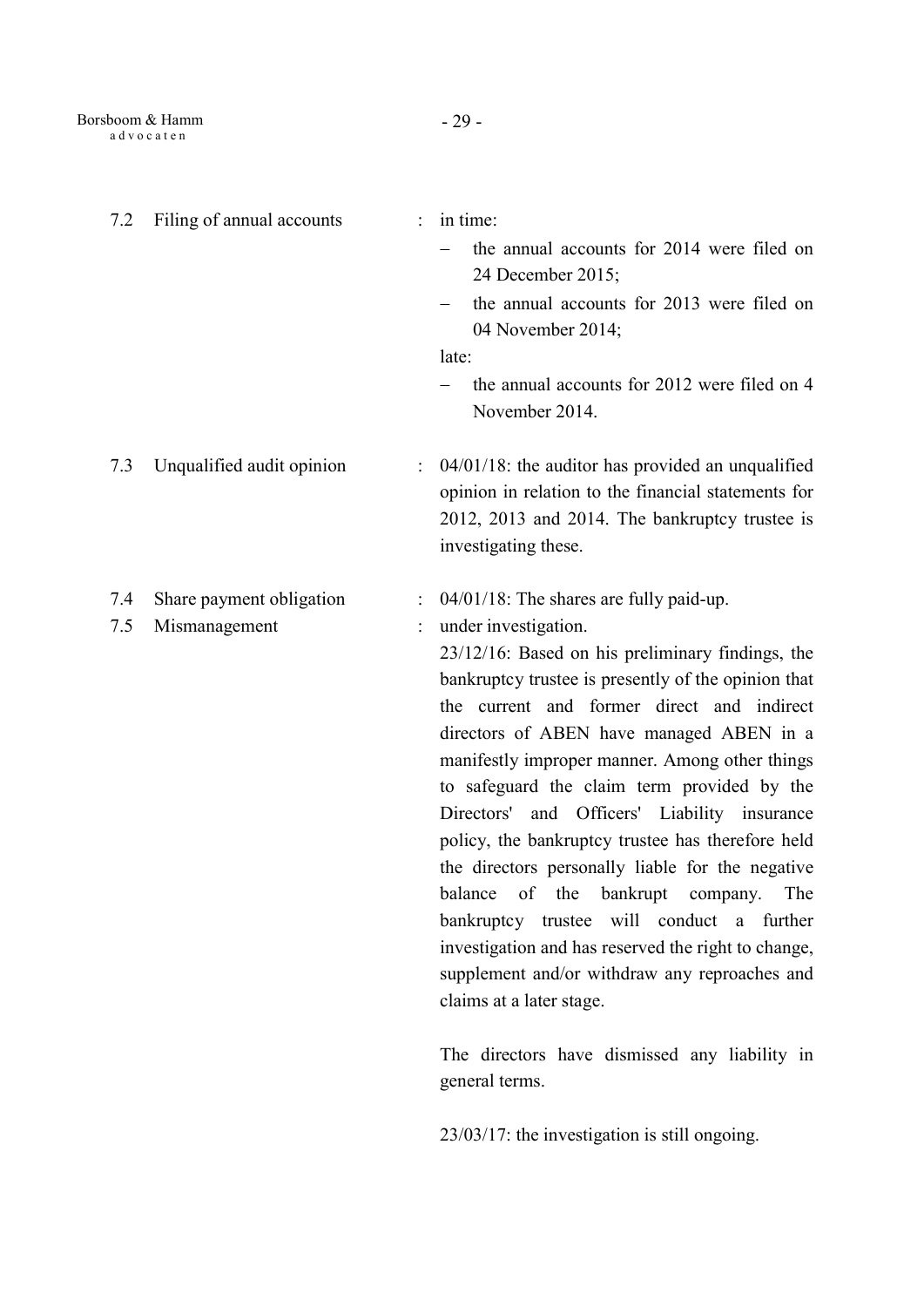25/09/17: the investigations have not yet been completed.

04/01/18: the investigations have not yet been completed.

04/04/18: the investigations continue.

04/07/18: the investigations continue.

04/10/18: the investigations continue.

04/01/19: the investigations continue.

04/04/19: the investigations continue.

04/07/19: the investigations continue.

 04/10/19: the investigations continue. Conclusions can probably be drawn in the next reporting period.

03/01/20: in the next reporting period the investigations can probably be finalised and conclusions can be drawn.

03/04/20: in the next reporting period the investigations can probably be finalised and conclusions can be drawn.

03/07/20: the investigations have been finalised. The bankruptcy trustee maintains his conclusions that the directors of ABEN have managed ABEN in a manifestly improper manner. The bankruptcy trustee informed the directors about his findings and claims payment of the negative balance of the bankrupt company.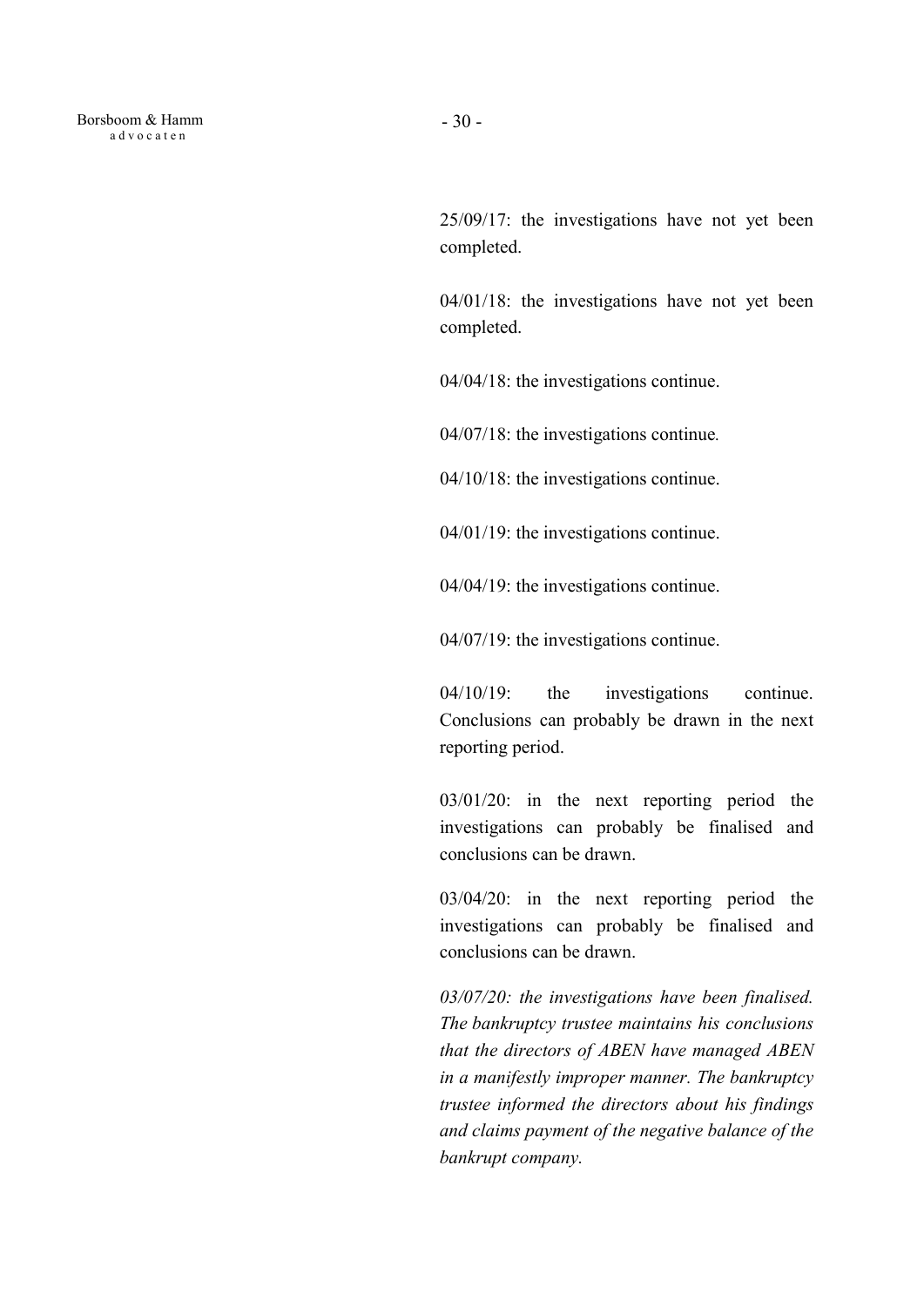7.6 Fraudulent acts in respect of creditors : under investigation. Activities : securing the administrative accounts, investigating the (financial) accounts, the share payment obligation, any fraudulent and unlawful transactions, abstractions and group transactions as well as possible directors' and officers' liability and third-party liability and possibly taking further legal steps. 8. CREDITORS 8.1 Claims against the bankrupt estate : EUR PM (EUR 1,115,358.63 has been paid) 8.2 Preferential claim of the tax authorities : EUR 1,443,126.--. 8.3 Preferential claim of the UWV : EUR 349,196.56 (has been paid). 8.4 Other preferential creditors : EUR 1,943.88 (EUR 1,071,979.89 has been paid). 8.5 Contested amount preferential creditors : n/a. 8.6 Number of unsecured creditors : approximately 186. 8.7 Amount unsecured creditors : EUR 119,325,264.61 (EUR 58,885,880.72 has been paid out). 8.8 Contested amount unsecured creditors : EUR 567,416.88. 8.9 Expected way of settlement : full payment of estate creditors and preferential creditors; partial distribution to unsecured creditors. Activities : investigating the accounts payable records; taking stock of creditors and informing creditors of the state of affairs with regard to the bankruptcy;

investigating preferences.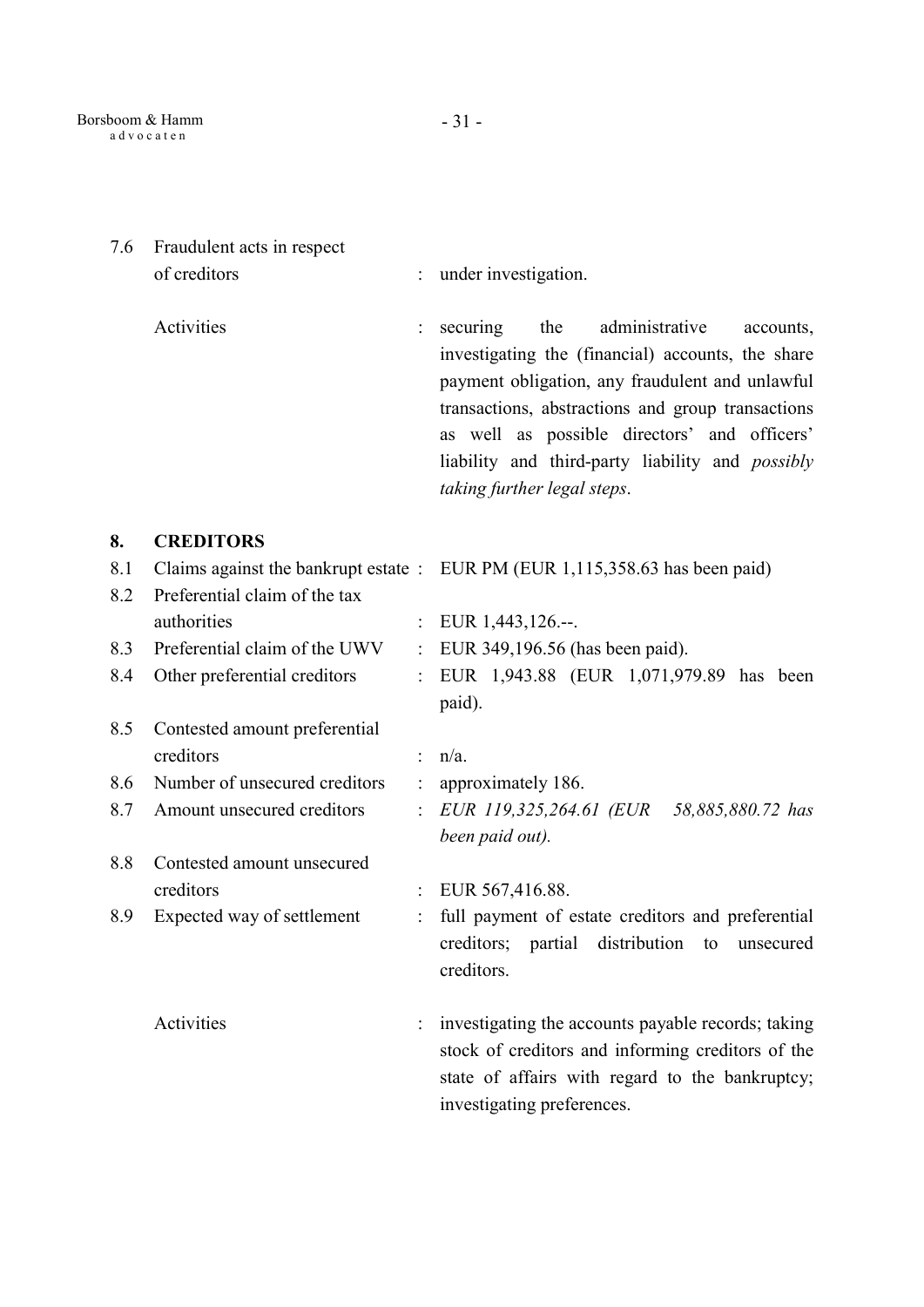23/03/17: the bankruptcy trustee is preparing the so-called creditors' meeting.

 25/09/17: the District Court has been asked to set a date for the creditors' meeting.

 04/01/18: The creditors' meeting took place on 20 December 2017. Eleven claims of creditors were disputed and the other submitted claims were validated. The supervisory judge referred the bankrupt estate and the creditors whose claims were disputed to the claim validation proceedings of 14 February 2018.

No creditor agreement has been submitted.

 On 17 January 2018 the creditors' meeting will be continued exclusively with regard to the consultation between ABSA on the one hand and HSBC and Santander on the other hand. During the meeting no other disputes or claims will be taken in consideration.

 After the closure of the creditors' meeting, an interim distribution of assets will be prepared.

 04/04/18: On 27 January 2018 the creditors' meeting was closed. The submitted claims by creditors were validated, except for the following claims which were disputed by the bankrupt estate and/or by the other creditors and which were referred to claim validation proceedings:

a. a claim submitted by ABSA of EUR 3.5 million with regard to claims that arose before the declaration of bankruptcy;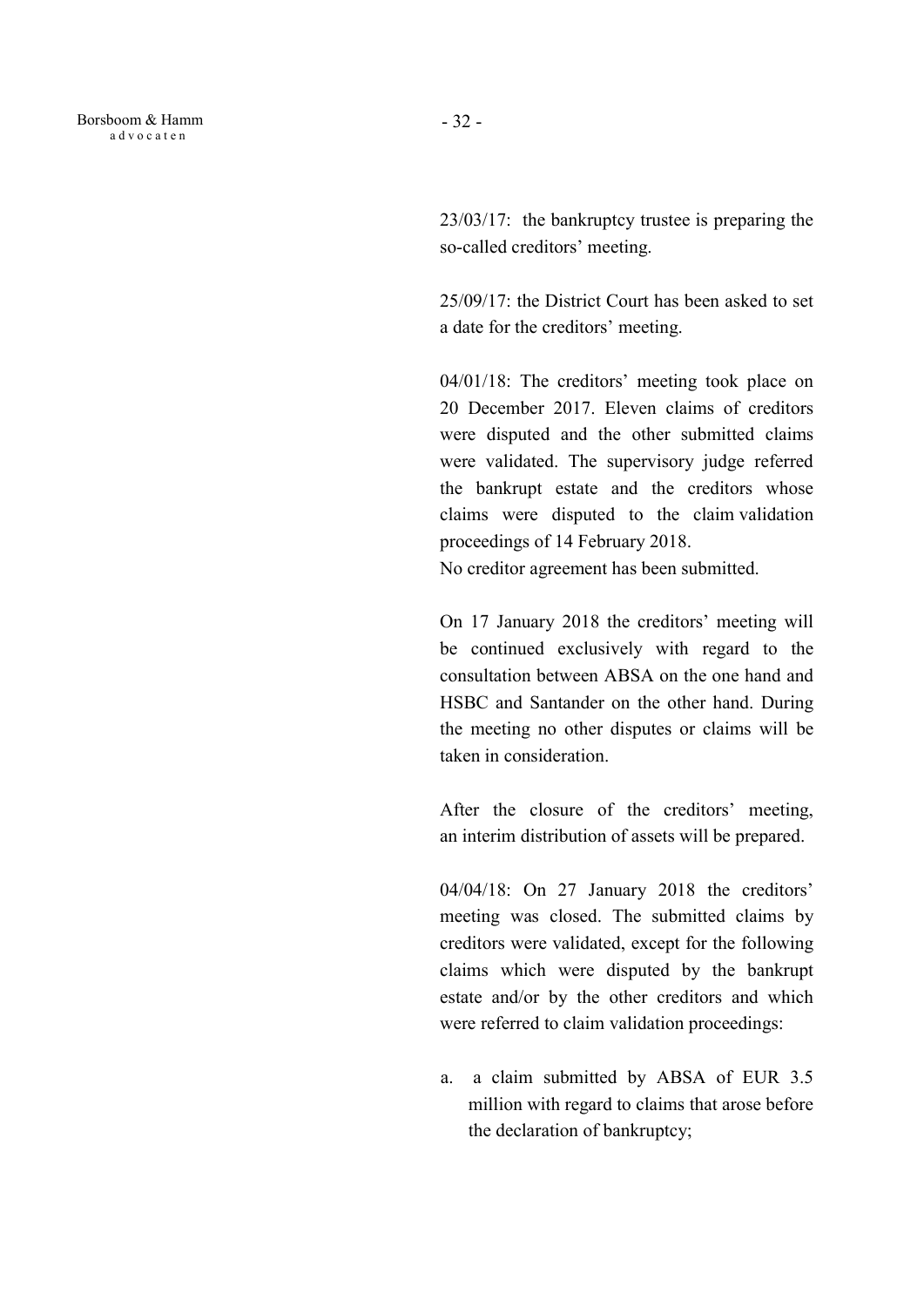- b. a claim submitted by ABSA of EUR 10.5 million with regard to an alleged subrogation to a part of the claim of HSBC Bank;
- c. a claim submitted by ABSA of EUR 2.5 million with regard to an alleged subrogation to a part of the claim of Santander Factoring;
- d. a claim submitted by HSBC Bank of EUR 10.8 million; and
- e. a claim submitted by a former employee of EUR 23,160.49.

In the proceedings sub a through d, the statement of claim will be delivered on 23 May 2018.

In the proceedings sub e, a statement of claim was delivered, after which on behalf of the bankrupt estate a statement of defence was presented. The court is planning a court hearing.

#### 04/07/18:

### Interim distribution of assets

On 5 June 2018 the interim distribution list became irrevocable.

On the basis of this distribution list the claims of the secured creditors were fully paid and the claims of the unsecured creditors were paid for 40.79%. For the aforementioned claims that are subject to claim validation proceedings a reservation has been made.

At this moment most of the payments to the creditors have been made. In total an amount of EUR 48,123,905.82 has been distributed until now.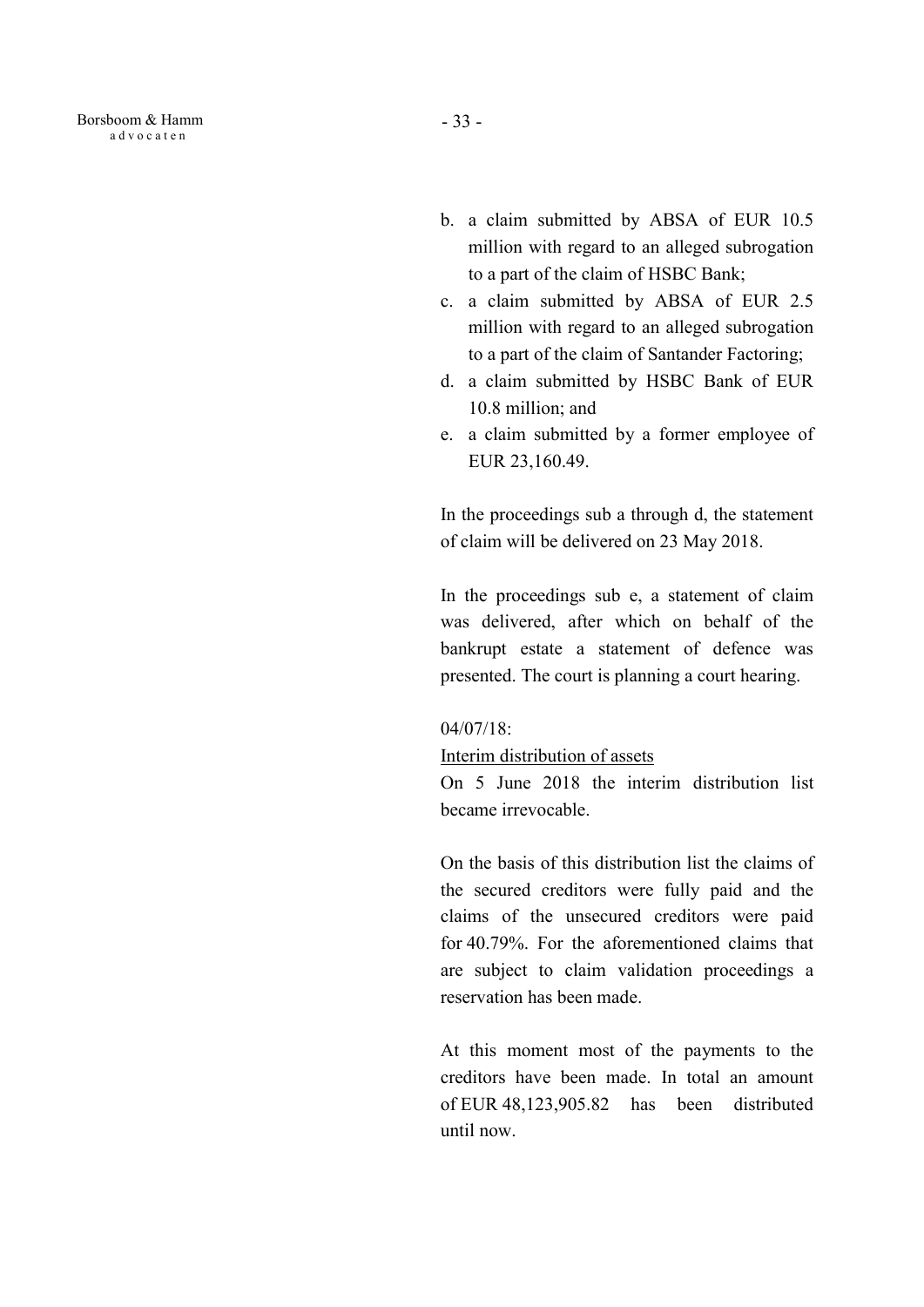Prior to the interim distribution list becoming irrevocable, two former employees objected to the interim distribution list becoming irrevocable and submitted preferential claims in the bankruptcy. Their subsequent preferential claims were correct.

To prevent any further delay and costs with regard to the interim distribution of assets, these claims were – after consultation with the supervisory judge – considered to be claims against the bankrupt estate and were paid. After this payment, the objections against the interim distribution list becoming irrevocable were withdrawn.

## Claim validation proceedings

Aforementioned claim validation proceedings sub a through d were deferred to the docket list of 15 August 2018 for statements of claim (conclusies van eis tot verificatie).

Regarding the proceedings sub e, a court hearing has been scheduled for 18 September 2018. Also, the bankruptcy trustee is consulting with the opposing party about an amicable settlement.

## 04/10/18:

## Interim distribution

The interim distribution of assets has been finished and the bankruptcy trustee has rendered account to the supervisory judge.

# Subsequent claims

In the last reporting period, two creditors came forward with subsequent claims. The bankruptcy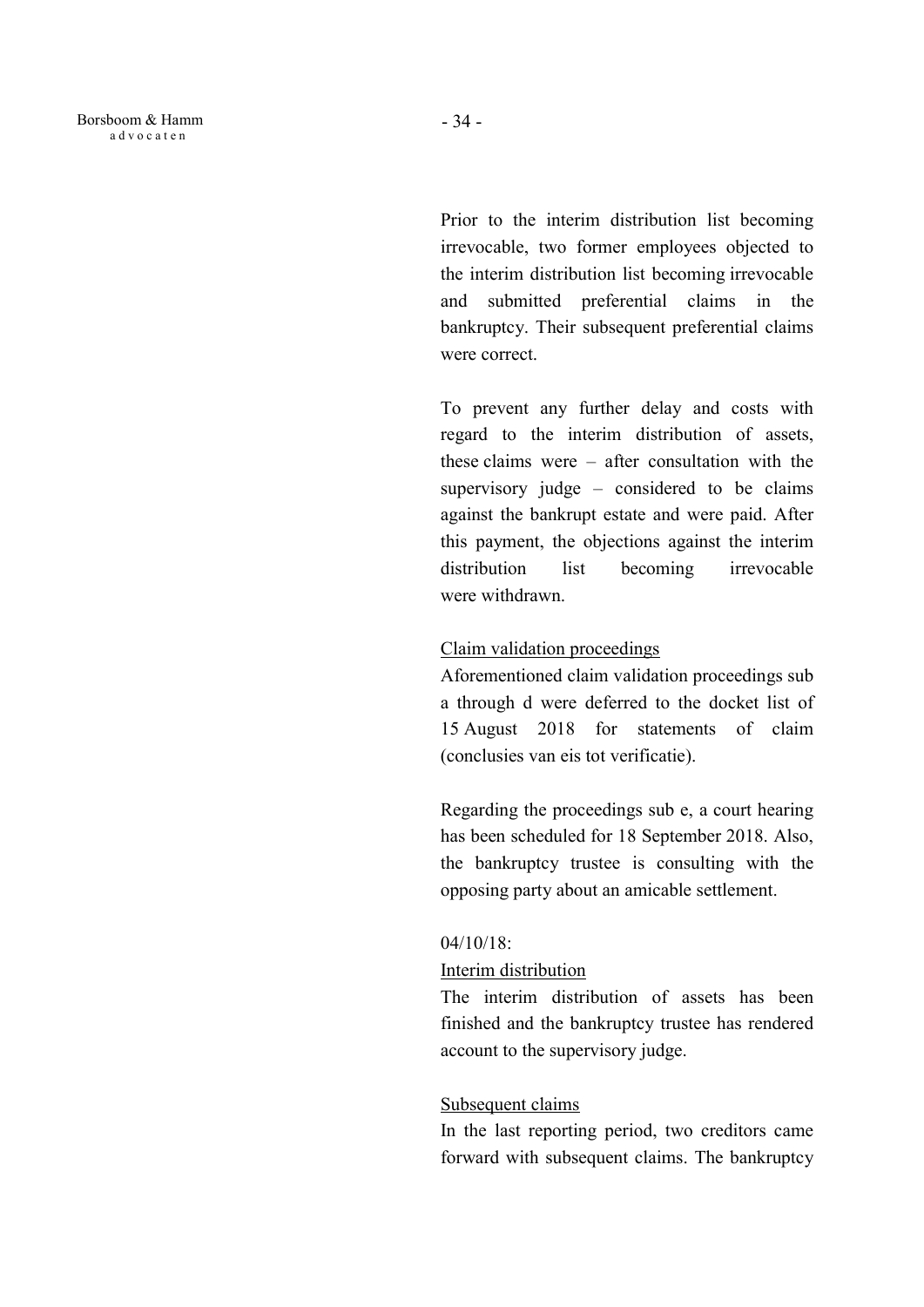trustee has noted one subsequent claim on the list of provisionally admitted preferential claims and the other one on the list of provisionally disputed unsecured claims. As to the latter claim, correspondence is still ongoing. The bankruptcy trustee will ask the District Court to set a date for a second creditors' meeting pursuant to Article 178 of the Bankruptcy Act in due course.

#### Claim validation proceedings

In the claim validation proceedings sub a and sub c, the lawyer of ABSA has withdrawn from representation. The proceedings were referred to the docket list of 3 October 2018 for appointment of a new lawyer.

In the claim validation proceedings sub b, the District Court recorded that ABSA has failed to file a statement of claim. The bankruptcy trustee has requested the District Court to deliver judgment.

In the claim validation proceedings sub d, HSBC Bank has delivered its statement of claim. The case is referred to the docket list of 31 October 2018 for the statement of defence on behalf of the bankruptcy trustee. In these proceedings, the lawyer of ABSA has also withdrawn from representation.

In the claim validation proceedings sub e, an amicable settlement was reached on the basis of which EUR 10,000.-- of the claim of the former employee has been noted on the list of provisionally admitted unsecured claims. The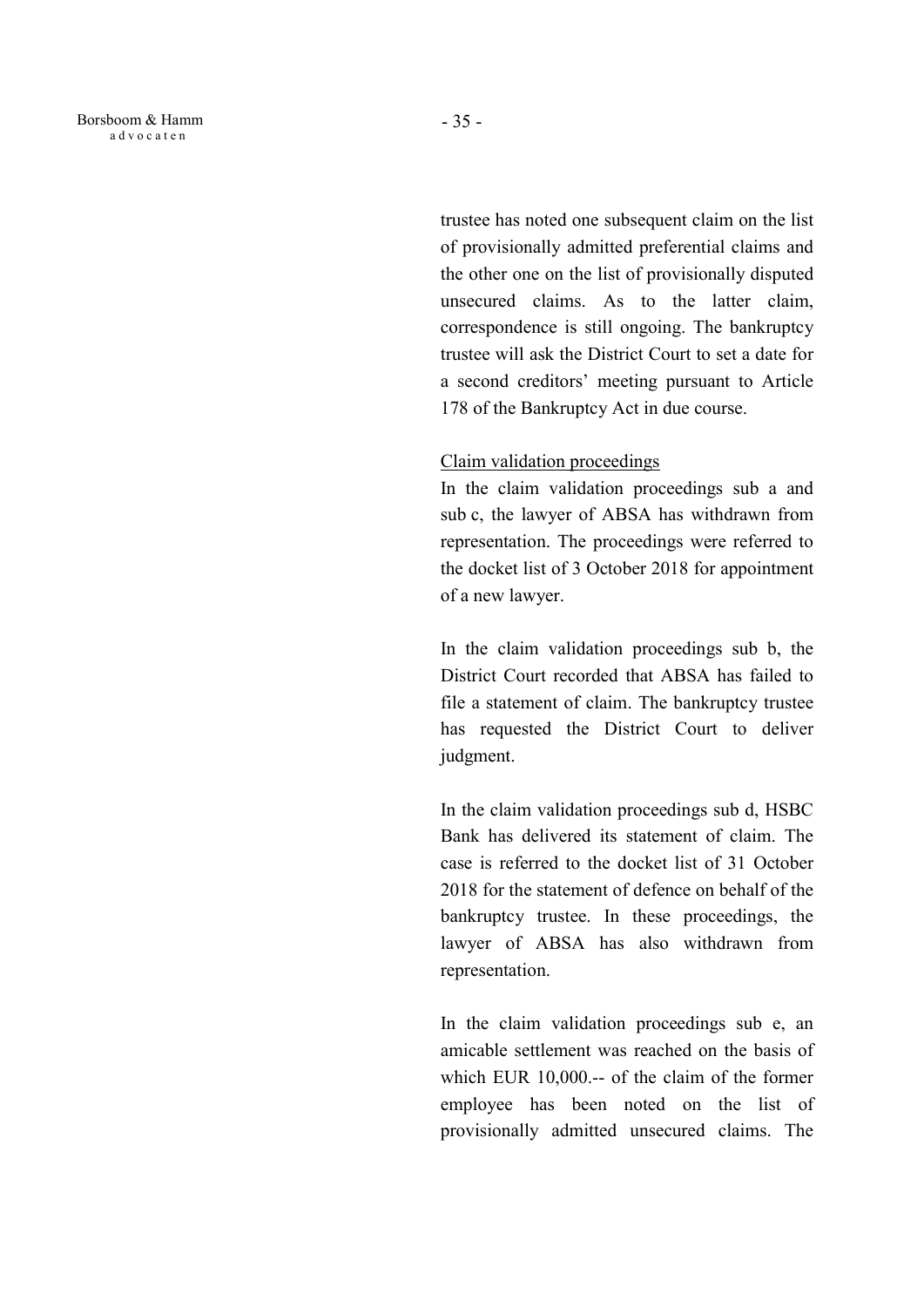interim distribution to this creditor has been made.

### 04/01/19:

#### Claim validation proceedings

In the claim validation proceedings sub a and sub c, no new lawyer was appointed on behalf of ABSA.

At the request of the bankruptcy trustee the District Court delivered judgment on 28 November 2018 and ruled that ABSA has withdrawn its claim. As a result, the claim validation proceedings sub a and sub c have ended.

In the claim validation proceedings sub b, the District Court will deliver judgment on 13 February 2019.

In the claim validation proceedings sub d, the parties are discussing an amicable settlement.

### 04/04/19:

### Claim validation proceedings

In the claim validation proceedings sub b, the District Court rendered judgment on 20 February 2019. The Court ruled that ABSA has withdrawn its claim. As a result, the claim validation proceedings sub b have ended.

In the claim validation proceedings sub d, the parties are negotiating an amicable settlement.

## Subsequent claims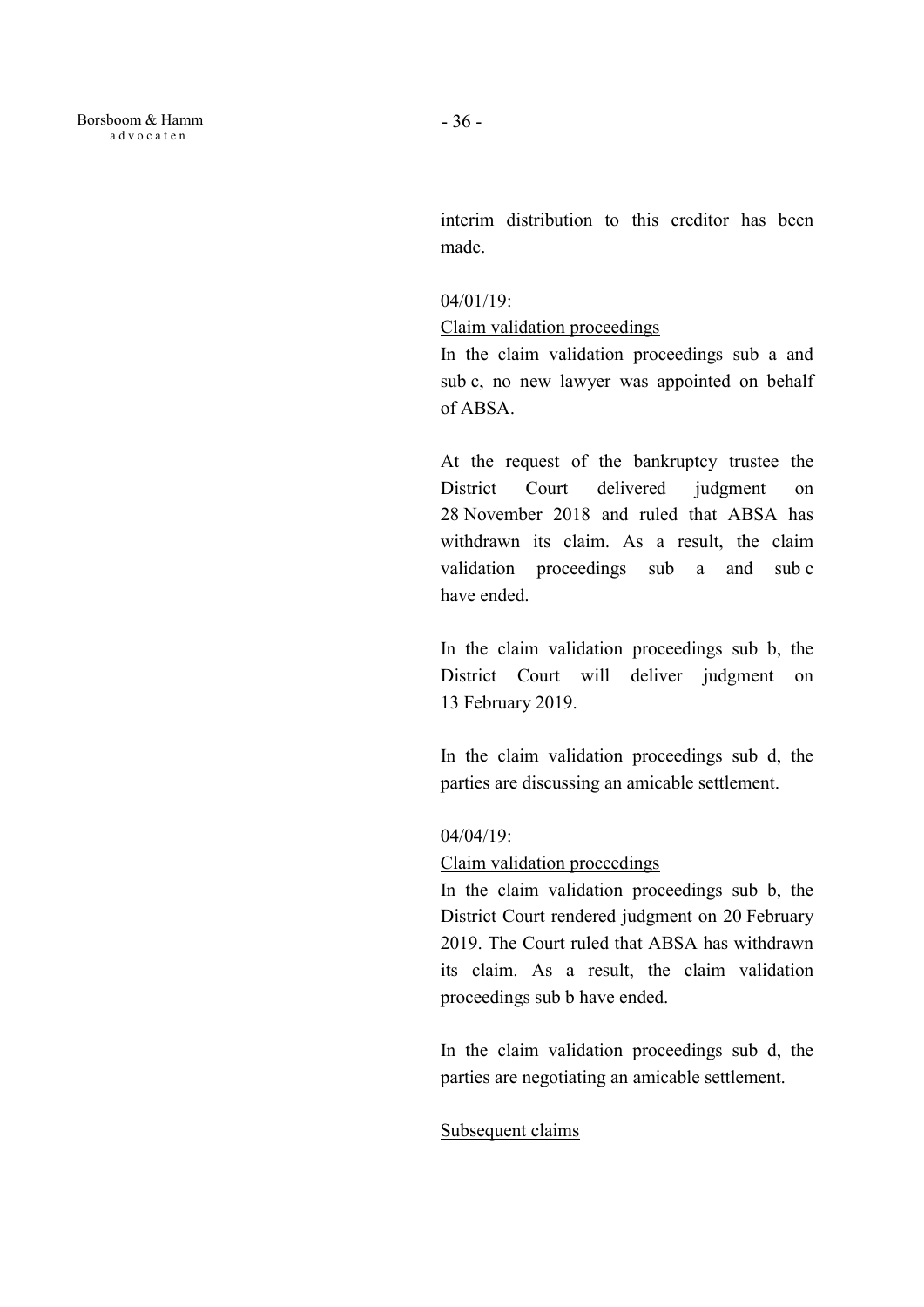In the last reporting period, one creditor came forward with a subsequent claim. The bankruptcy trustee has noted this subsequent claim on the list of provisionally admitted unsecured claims. The bankruptcy trustee will ask the District Court to set a date for a second creditors' meeting pursuant to Article 178 of the Bankruptcy Act in due course.

#### 04/07/19:

### Claim validation proceedings

The following amicable settlement was reached in the claim validation proceedings sub d: 25% of the submitted claim of HSBC has been admitted and 75% of aforementioned submitted claim has been withdrawn by HSBC.

### 04/10/19:

#### Claim validation proceedings

Parties have asked the District Court to insert the aforementioned amicable settlement in a judgment. This judgment will be delivered on (or before) 6 November 2019, after which the amicable settlement can be completed.

#### 03/01/20:

The District Court inserted the amicable settlement in a judgment dated 6 November 2019. When the judgment has become final and irrevocable, the amicable settlement will be carried out.

### 03/04/20:

HSBC received a first interim distribution on the admitted claim. The amicable settlement with HSBC has been completed.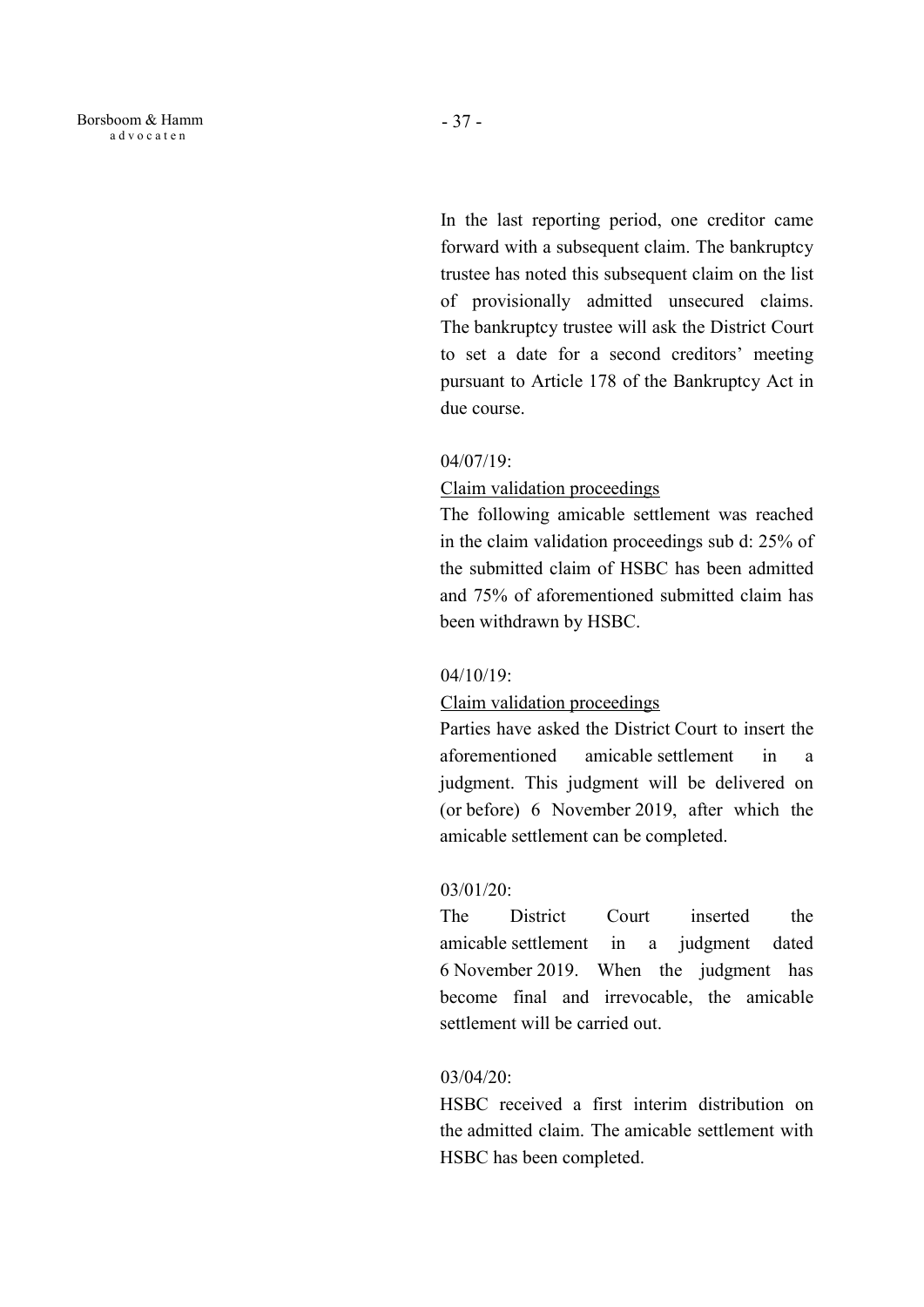# The objection proceedings Municipality of **Rotterdam**

 22/09/16: On behalf of the bankrupt estate, an objection was lodged to the assessments imposed by the Municipality of Rotterdam under the Valuation of Immovable Property Act [Wet waardering onroerende zaken]. On 30 August 2016, the substantiated objections were filed by the expert engaged by the bankrupt estate (KPMG).

23/12/16: The objection proceedings are pending.

 23/03/17: the objection proceedings have not yet been completed.

25/09/17: the objection proceedings are pending.

04/01/18: the objection proceedings were closed due to an amicable settlement.

### 03/04/20:

Second interim distribution

The bankruptcy trustee is preparing a second interim distribution to the creditors.

## 03/07/20:

The second interim distribution of assets has been finalised. The bankruptcy trustee will render account to the supervisory judge. In total an amount of EUR 10.2 million was distributed during this second interim distribution.

## 9. GUARANTEE

9.1 Guarantee : n/a